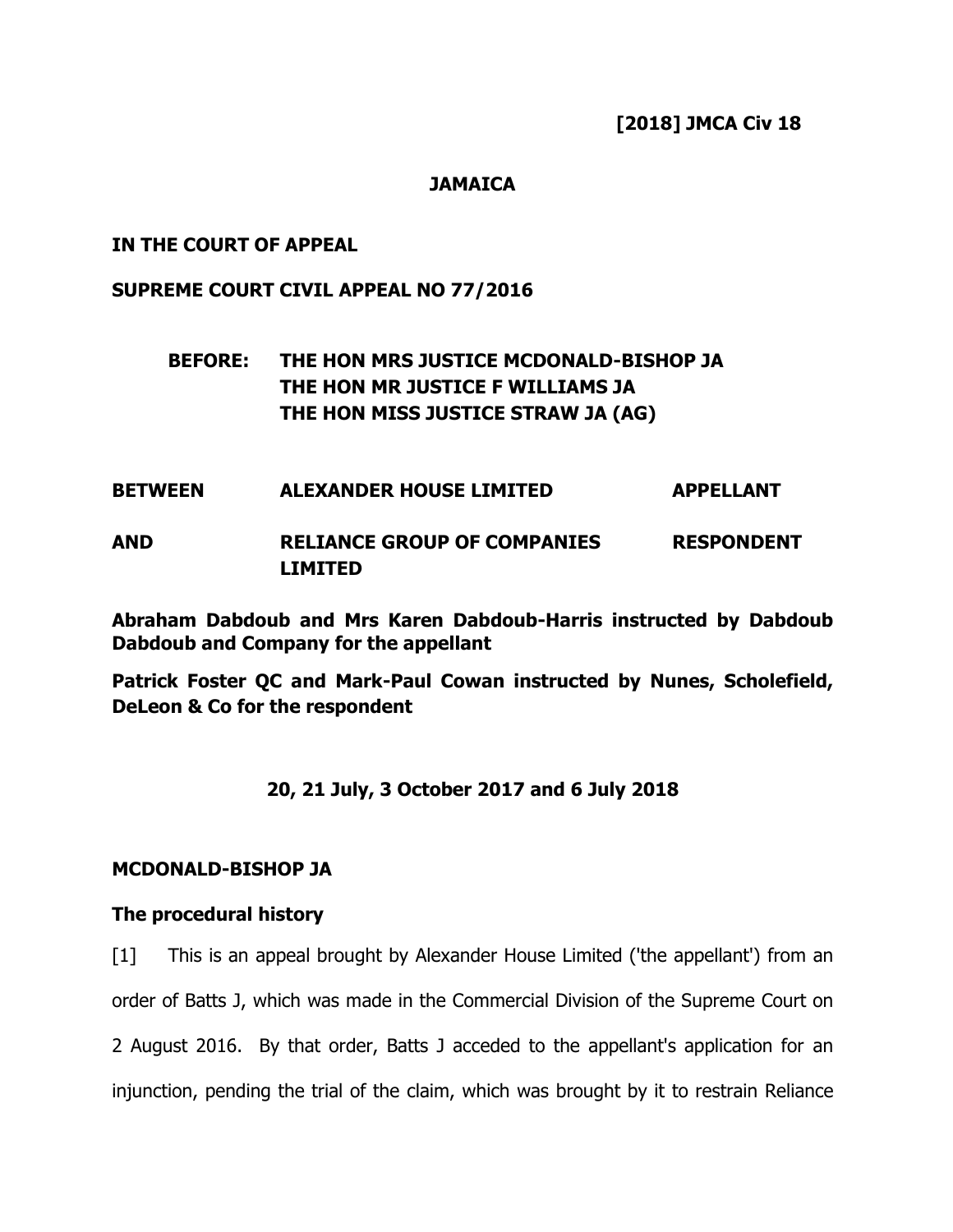Group of Companies Limited ("the respondent") from exercising its power of sale contained in a mortgage. However, in granting the injunction, Batts J made an order, in keeping with the principle enunciated in **SSI (Cayman) Limited, Dr Steve Laufer and FSI Financial Services US Inc v International Marbella Club SA ("Marbella**") (unreported), Court of Appeal, Jamaica, Supreme Court Civil Appeal No 57/1986, judgment delivered 6 February 1987 ("the **Marbella** principle"), that the appellant should pay into court the sum of US\$747,908.51, as a condition for the grant of the injunction.

[2] The appellant, being aggrieved by that order, filed a notice and grounds of appeal as well as a notice of application for court orders on 5 August 2016. By way of the notice and grounds of appeal, the appellant sought orders, inter alia, that there be a stay of the order of Batts J, pending the determination of the appeal; an interim injunction pending the determination of the appeal; discharge of the order of Batts J; and the grant of an injunction pending the determination of the claim in the Supreme Court.

[3] By way of the notice of application of the same date, the appellant also sought, inter alia, an interim injunction restraining the exercise of the power of sale, as well as a stay of execution of the order of Batts J, pending the determination of the appeal.

[4] Given the almost identical issues which arose for determination on the appeal and on the application, this court, with the concurrence of counsel on both sides, proceeded to hear the substantive appeal.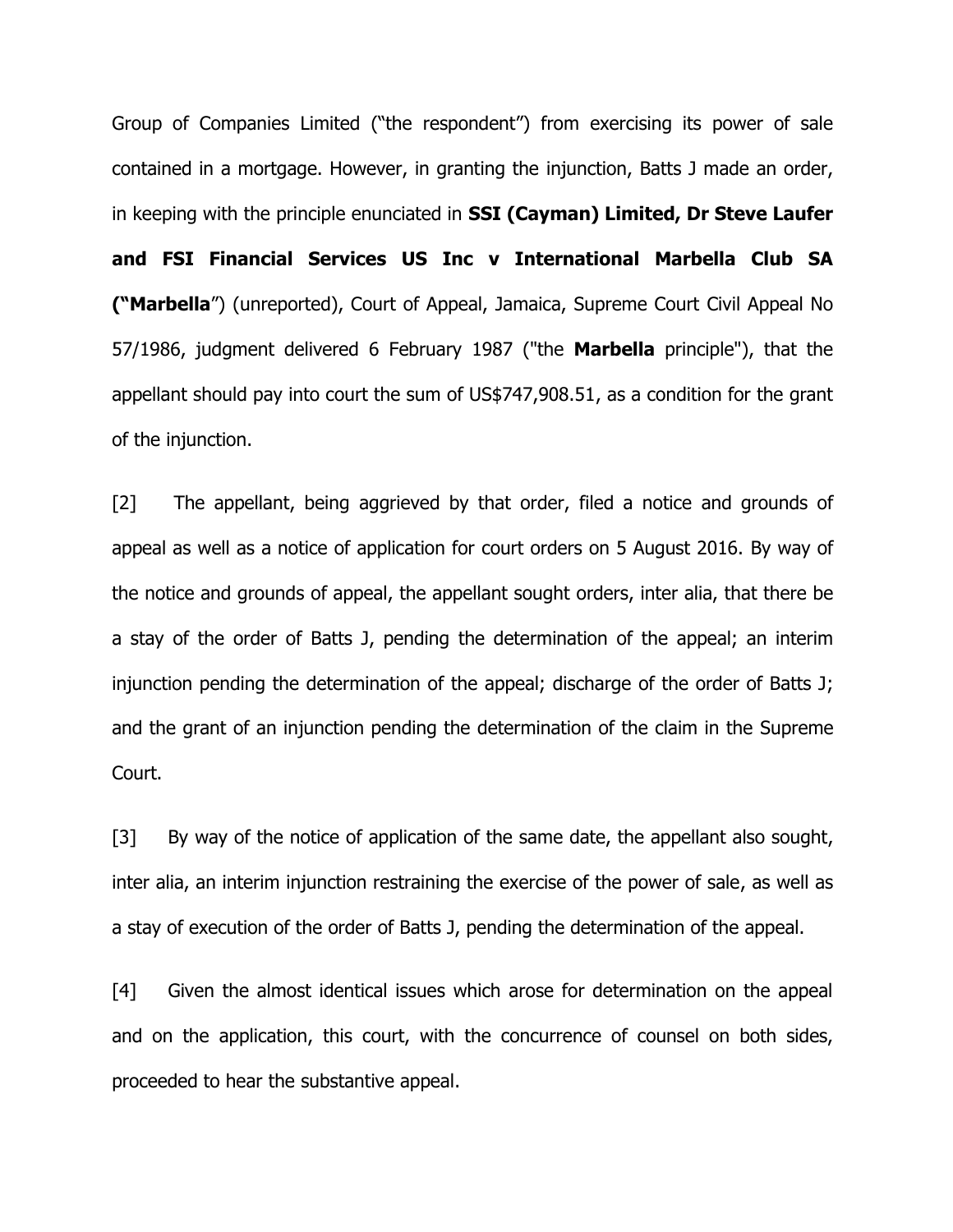[5] The appeal raises a number of issues, but the core issue is whether Batts J erred in applying the **Marbella** principle in granting the injunction to restrain the respondent in the exercise of its power of sale given the challenge to the legality, validity and enforceability of the mortgage raised by the appellant.

[6] At the close of oral arguments on 21 July 2017, the court invited counsel to make further written submissions by 15 August 2017, in light of some relevant authorities brought to counsel's attention by the court. At the adjournment of the hearing, pending the filing of those submissions, the court granted an interim stay of execution of the impugned portion of the order of Batts J, until the determination of the appeal.

[7] On 3 October 2017, after a consideration of all the arguments advanced by counsel for the parties, the court dismissed the appeal; discharged the interim stay of execution that was granted on 21 July 2017; and awarded costs to the respondent to be agreed or taxed. We promised then to produce our written reasons for the decision at a later date. This is in fulfilment of that promise.

#### **The factual background**

[8] In or around July 2014, the respondent loaned the appellant the sum of US\$600,000.00, which was secured by an instrument of mortgage executed in relation to property located at 1 Waterloo Road in the parish of Saint Andrew and registered at Volume 1353 Folio 797 of the Register Book of Titles ("the property"). The loan was also secured by a guarantee given by the appellant's principal, Mr Christopher Moore.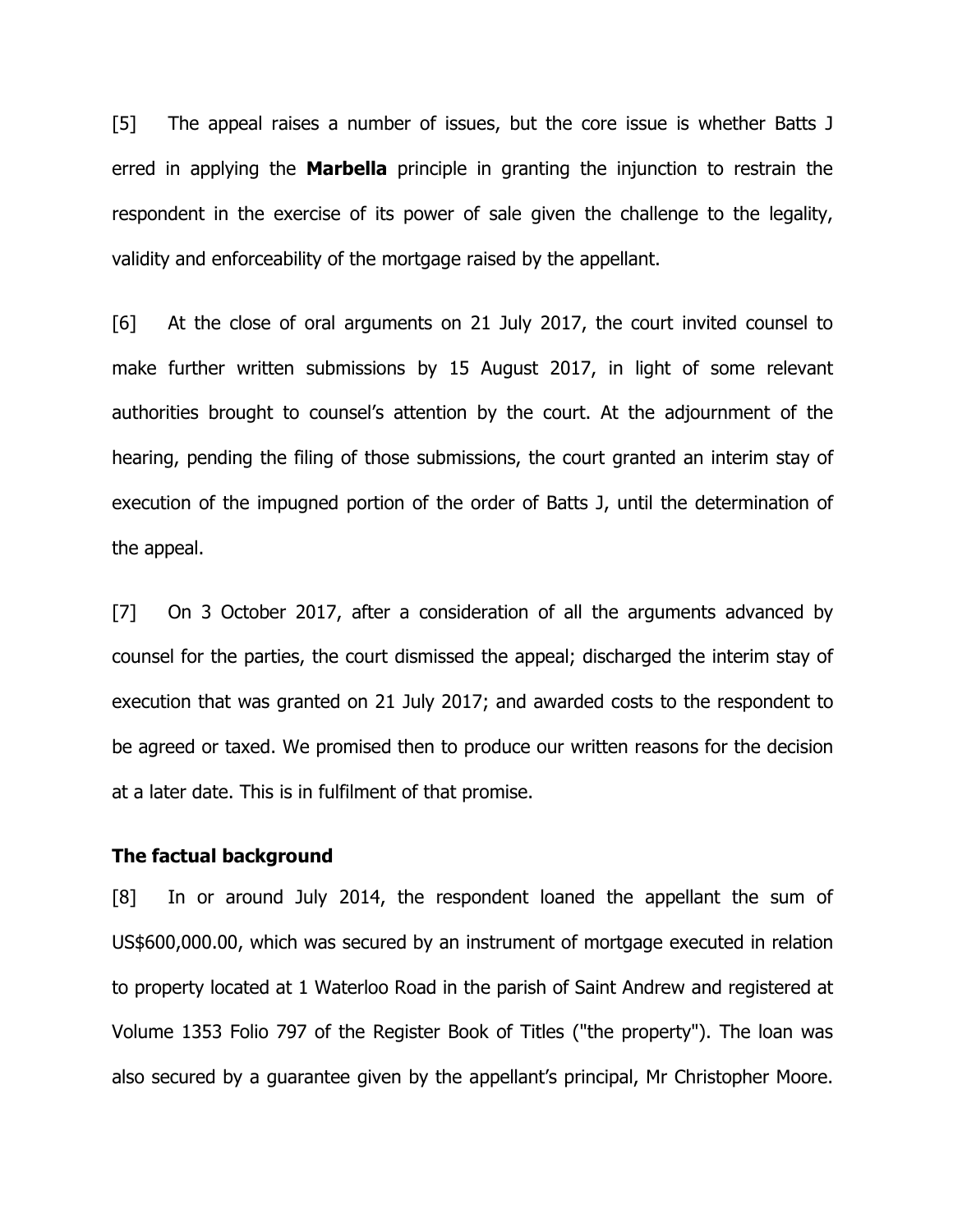The particulars of the loan agreement were that the appellant would pay interest at a rate of 25% per annum, which was to be paid at a monthly instalment of US\$12,000.00. The loan would be repayable at the end of 12 months.

[9] The appellant fell in arrears with the repayment of the loan and despite the issuance to Mr Christopher Moore of the requisite statutory notices, it failed to make good its default. As a result, on 16 June 2016, the respondent sought to exercise its power of sale under the mortgage by way of public auction.

#### **Proceedings in the Supreme Court**

[10] On the day that the auction for the sale of the property was to take place, the appellant successfully obtained from Batts J an 'ex parte injunction' on a without notice application for court orders, restraining the respondent from exercising its power of sale with respect to the property until the *inter partes* hearing, which was scheduled for 22 June 2016. The interim injunction was granted on condition that the appellant paid into court on or before 24 June 2016, "or as any further order", the amount of US\$747,990.00.

[11] On the same date of the application for the injunction, the appellant also filed a fixed date claim form, in which it sought, among other things, the following orders:

> "1. That the [respondent] be restrained from exercising, or causing to be exercised, its power of sale with respect [sic] all that parcel of land known as No. 1 Waterloo Road ('the Property'), in the parish of Saint Andrew being registered at Volume 1353 Folio 797 of the Register Book of Titles.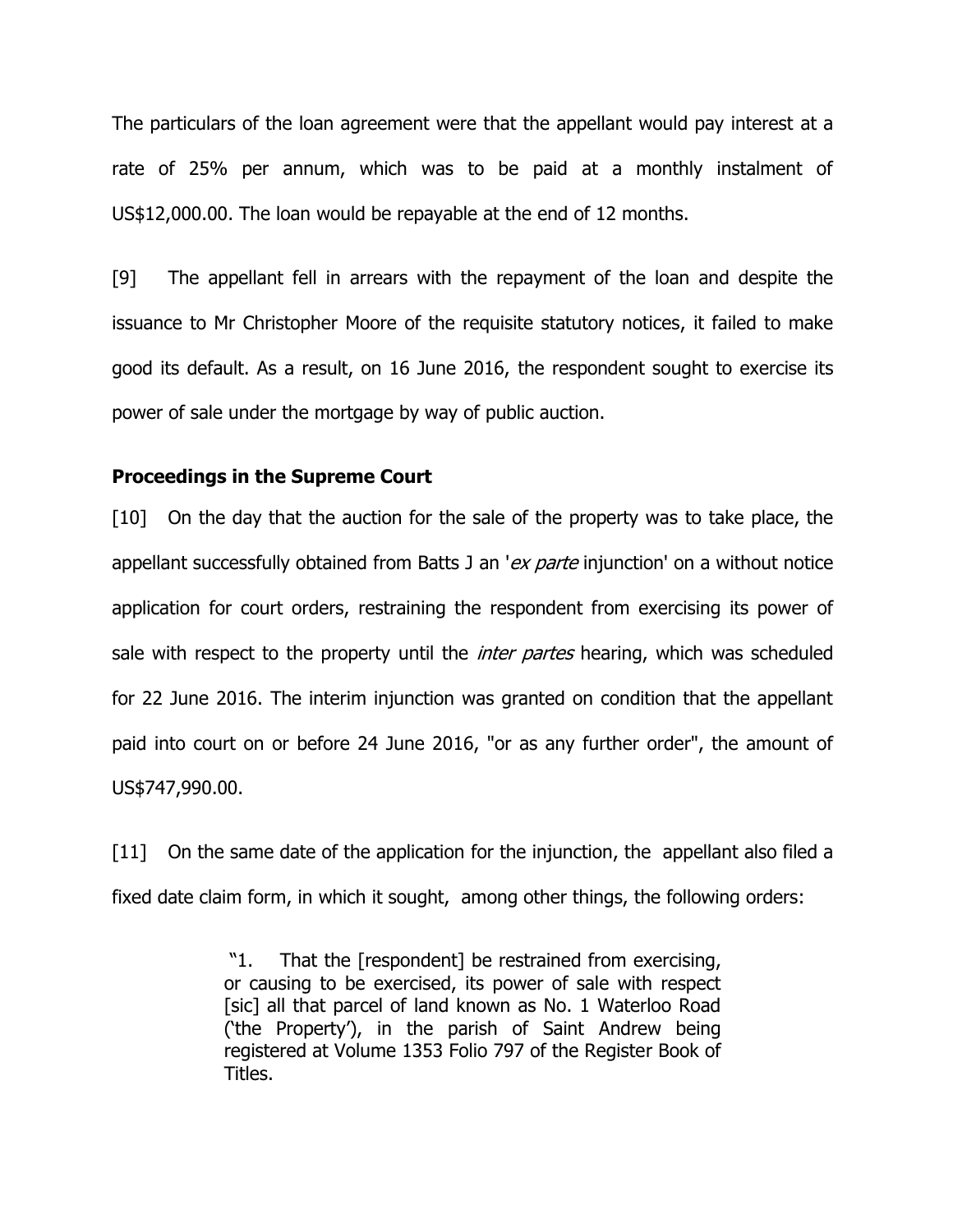2. A declaration that the interest rate imposed by the [respondent] with respect to the loan for which the Property has been provided as security is unconscionable;

3. The costs of and incidental to this Claim to the [appellant] to be agreed or taxed."

[12] The appellant's contention in its application for injunction and in its claim was that the respondent is not an authorized dealer pursuant to the Bank of Jamaica Act 1960 ("the Act"), and that in contravention of the Act, it carried on the business of lending foreign currency to several persons over the years. Included among those persons and legal entities named by the appellant were: Ken's Sales & Marketing Limited (evidenced by the decision in **Reliance Group of Companies Limited v Ken's Sales and Marketing Limited and another; Christopher Graham v Ken's Sales and Marketing Limited and another** [2011] JMCA Civ 12); J Reitti; Foreign Options Limited; and Jack Fonseca Stuart and Pauline Stuart.

[13] The argument of the appellant is that the mortgage is rendered void from the beginning and unenforceable as a result of illegality. The illegality, according to the appellant, is the granting of the loan to the appellant in the course of the respondent's dealing in foreign exchange in contravention of the Act. The appellant contended that the granting of these loans has been admitted by the respondent's affiant, Gordon Tewani, in his affidavit filed on 19 July 2016. In that affidavit, Mr Tewani deponed that he is a director of the respondent and that he "infrequently assisted friends and associates with loans over the years in emergency situations or as a personal courtesy". His evidence is also that the "isolated and infrequent transactions do not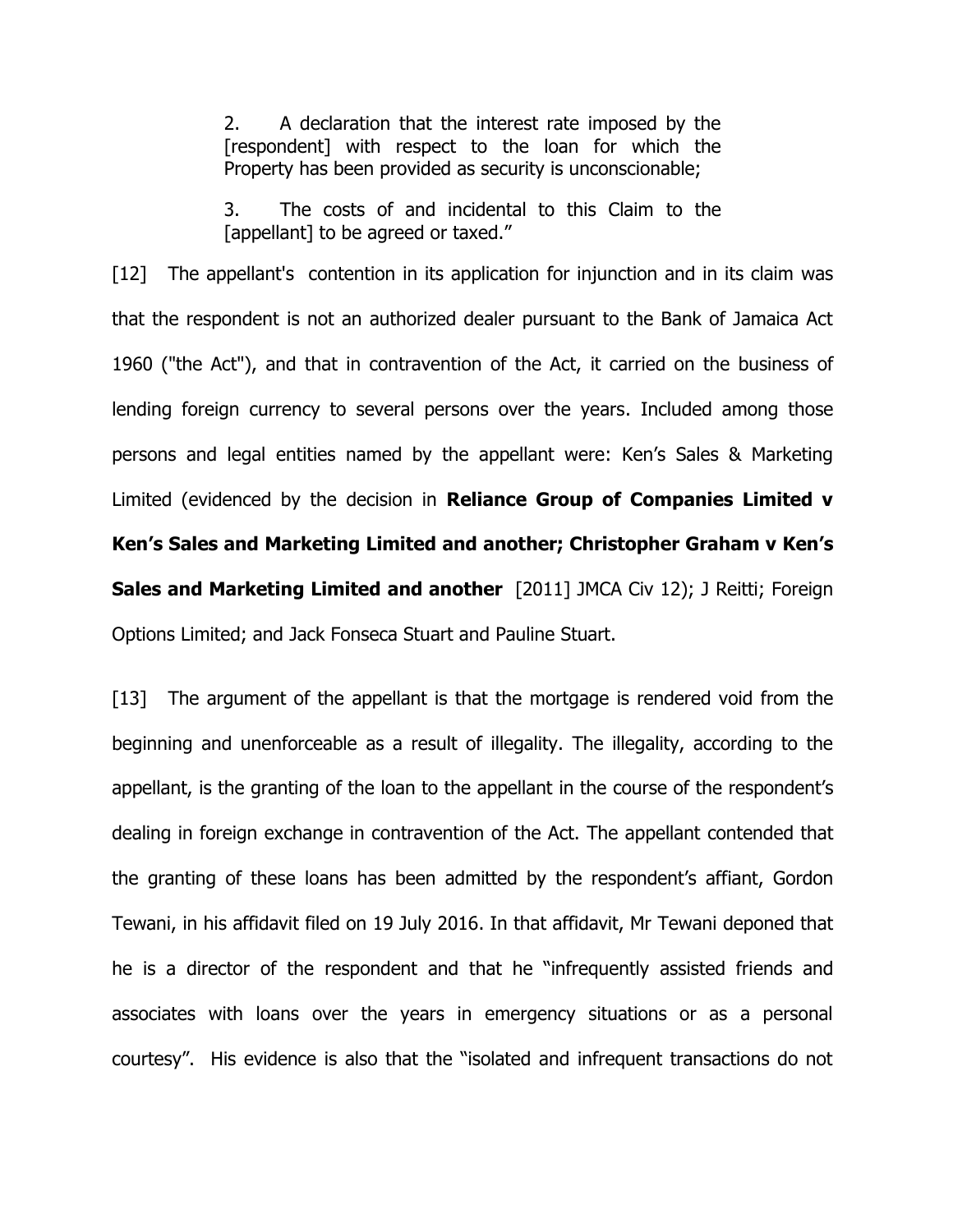form a part of the respondent's real estate business" and the respondent does not engage in the business of money lending.

[14] The *inter partes* hearing came before Batts J on 2 August 2016, and after considering the evidence and the submissions of counsel for the parties, he made the following order:

> "a) Upon the payment by [the appellant] into Court or into a joint interest bearing account, in the names of the attorneys on the record for the parties to this action, of the sum of US\$ 747,908.51 on or before the  $12<sup>th</sup>$  day of August 2016, [the respondent] by itself, its servants and/or agents is restrained and an injunction granted restraining the exercise or causing to exercise its powers of sale with respect to the mortgage dated the 14<sup>th</sup> July 2014 registered at Volume 1353 Folio 797 of the Register Book of Titles being all that parcel of land located 1 Waterloo Road in the parish of Saint Andrew, until the trial of this action.

> b) [The appellant] through its counsel to give the usual undertaking as to damages.

- c) Costs to [the respondent] to be taxed if not agreed.
- d) Leave to appeal if necessary.
- e) Application for Stay refused."

# **The grounds of appeal**

[15] The appellant challenged the decision of Batts J to apply the **Marbella** principle

on four grounds. The grounds were as follows:

"(A) The Learned Judge having determined that (1) there were serious triable issues in respect of the legality and enforceability of the loan and in respect to the Mortgage entered into as security for the said loan (2) that damages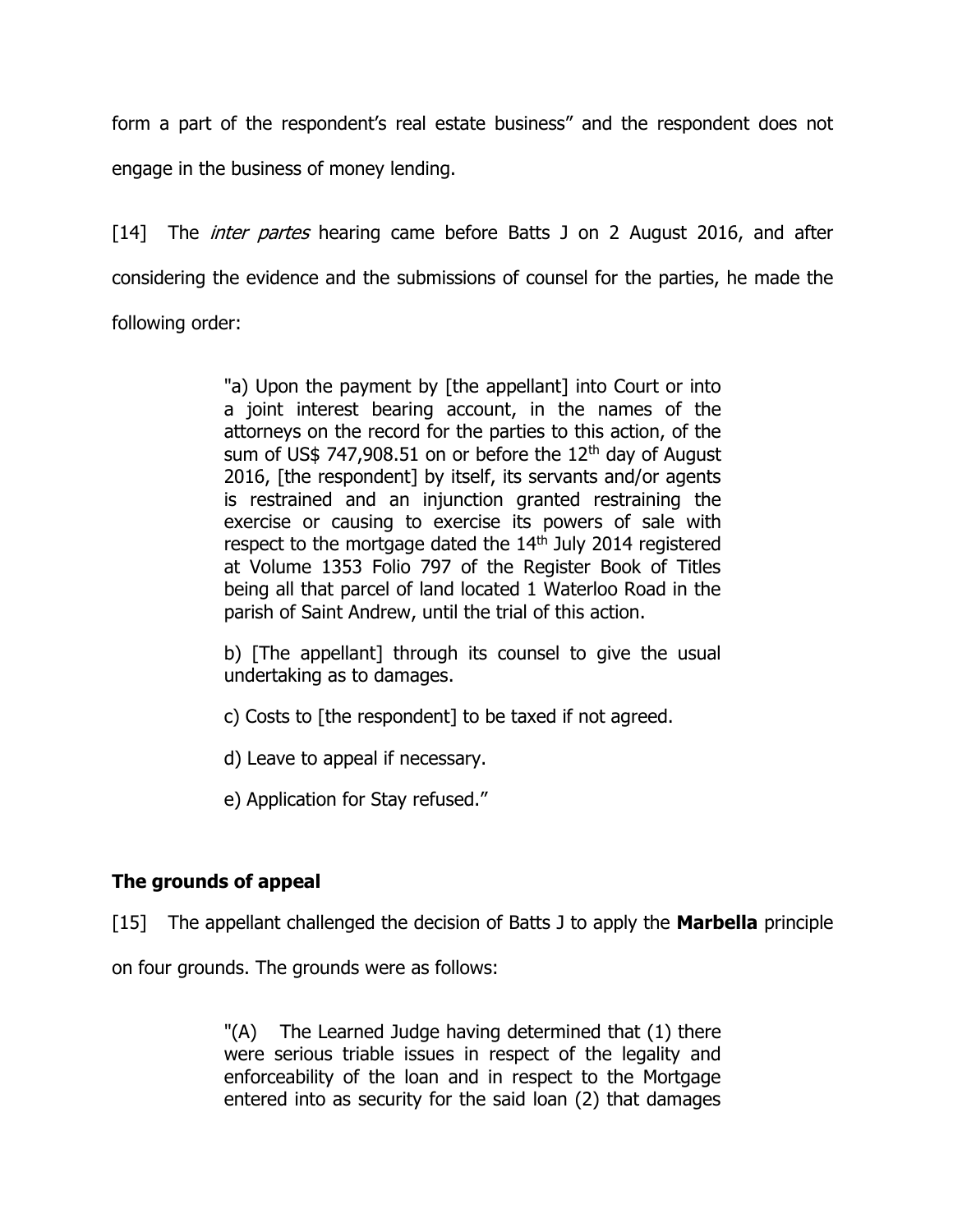were not an adequate remedy and that (3) the balance of convenience lay in favour of the Claimant, erred in law by failing to appreciate that as a matter of law the facts of the application were of such that they gave rise to an exception to the Marbella principle which did not and should not apply in this claim where, as a matter of law, the [appellant] was challenging the legality, validity, and enforceability of the loan and of the Mortgage Instrument entered into as security.

(B) That the Learned Judge misdirected himself by giving consideration and making a determination to matters which ought properly to be determined by the trial Judge and not on the hearing of an application for injunctive relief.

(C) That the Learned Judge erred in law in failing to appreciate that the Affidavit evidence was prima facie evidence that the [respondent] was in breach of Section 22A(2) of the Bank of Jamaica Act by carrying on the business of lending foreign currency without being an authorised dealer as a result whereby the loan to the [appellant] was unlawful, illegal and unenforceable and consequently the Learned Judge further erred by failing to recognise that the Mortgage given as security for an unlawful and illegal loan was also unlawful, illegal and unenforceable.

(D) The Learned Judge failed to follow the principle of law as announced by the Court of Appeal in the case of **Rupert Brady v. Jamaica Redevelopment Foundation Inc. et al,** SCCA No. 29/2007.

(E) The Appellant will, if necessary, seek leave to add further grounds of appeal and to add additional grounds of appeal on receipt of the Learned Judge's reasons for his Order made on the 2<sup>nd</sup> of August, 2016."

[16] These grounds were developed in the comprehensive submissions, written and

oral, which were ably advanced on the appellant's behalf by counsel, Mr Dabdoub and

Mrs Dabdoub-Harris.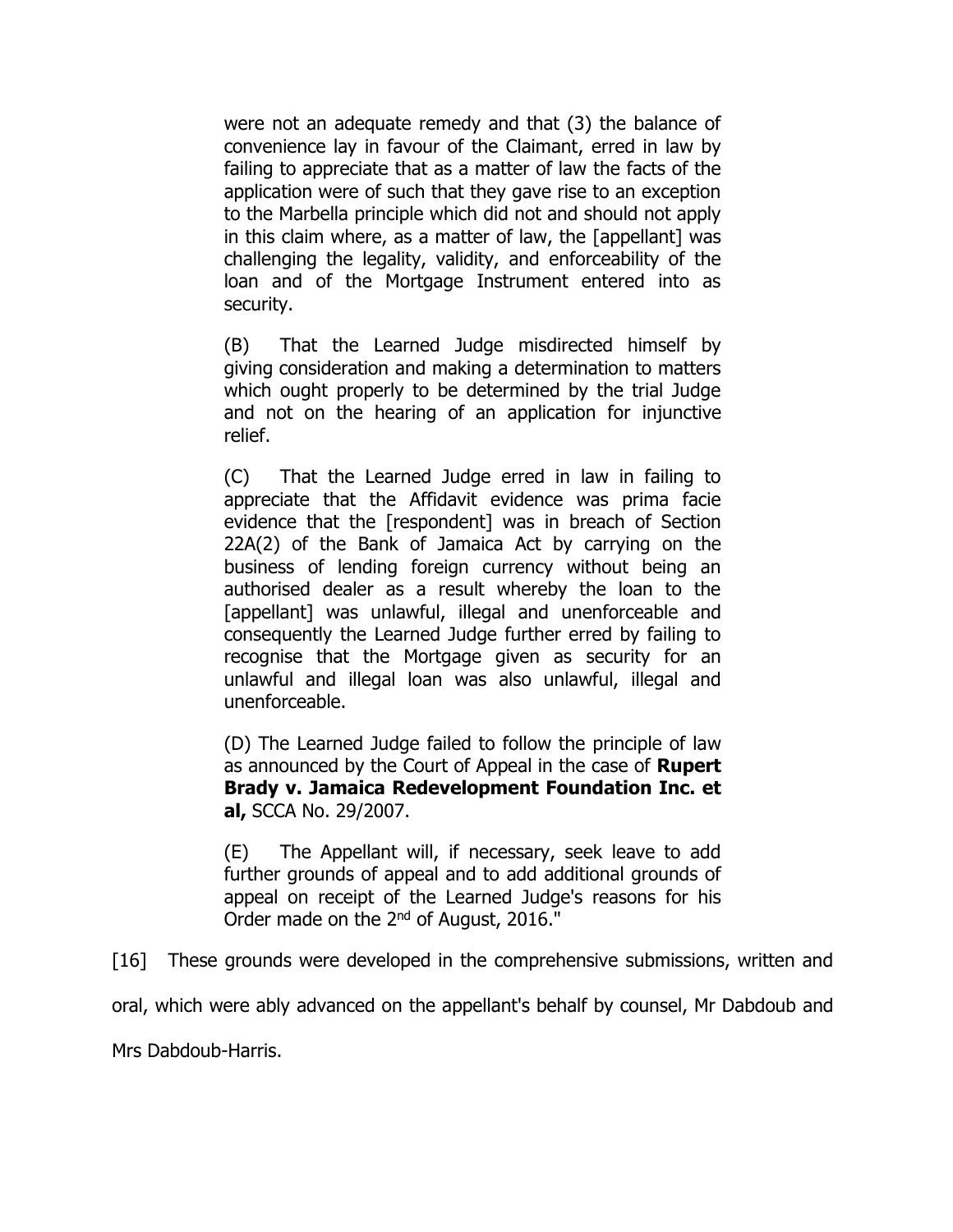[17] For convenience and expediency, the grounds of appeal may be merged, analysed and disposed of by this court, under broad headings. Accordingly, grounds (A), (C) and (D) were examined together, while ground (B) was treated separately, even though it overlapped the other grounds.

[18] Grounds (A) (C) and (D) gave rise to one single question, which was whether Batts J erred in holding that the underlying facts of the case do not give rise to an exception to the **Marbella** principle in circumstances where there is a challenge to the legality, validity and enforceability of the mortgage.

[19] In relation to ground (B), the issue was whether Batts J misdirected himself by making a determination on matters which ought properly to be determined by the judge at the trial of the claim.

# **Issue (1)**

**Did Batts J err in concluding that the underlying facts of the case do not give rise to an exception to the Marbella principle in circumstances where the legality, validity and enforceability of the mortgage is being challenged (grounds (A), (C) and (D))?**

# **The appellant's submissions (in summary)**

[20] Mr Dabdoub, relying on **American Cyanamid v Ethicon Limited** [1975] 1 All ER 504, submitted that there were two serious issues to be tried in the case, being: (a) whether the mortgage is illegal, void, and therefore invalid and unenforceable; and (b) whether the interest rate imposed by the respondent with respect to the loan, secured by the said mortgage, is harsh and unconscionable. He accepted that the learned judge was correct in holding that there were serious issues to be tried in the claim.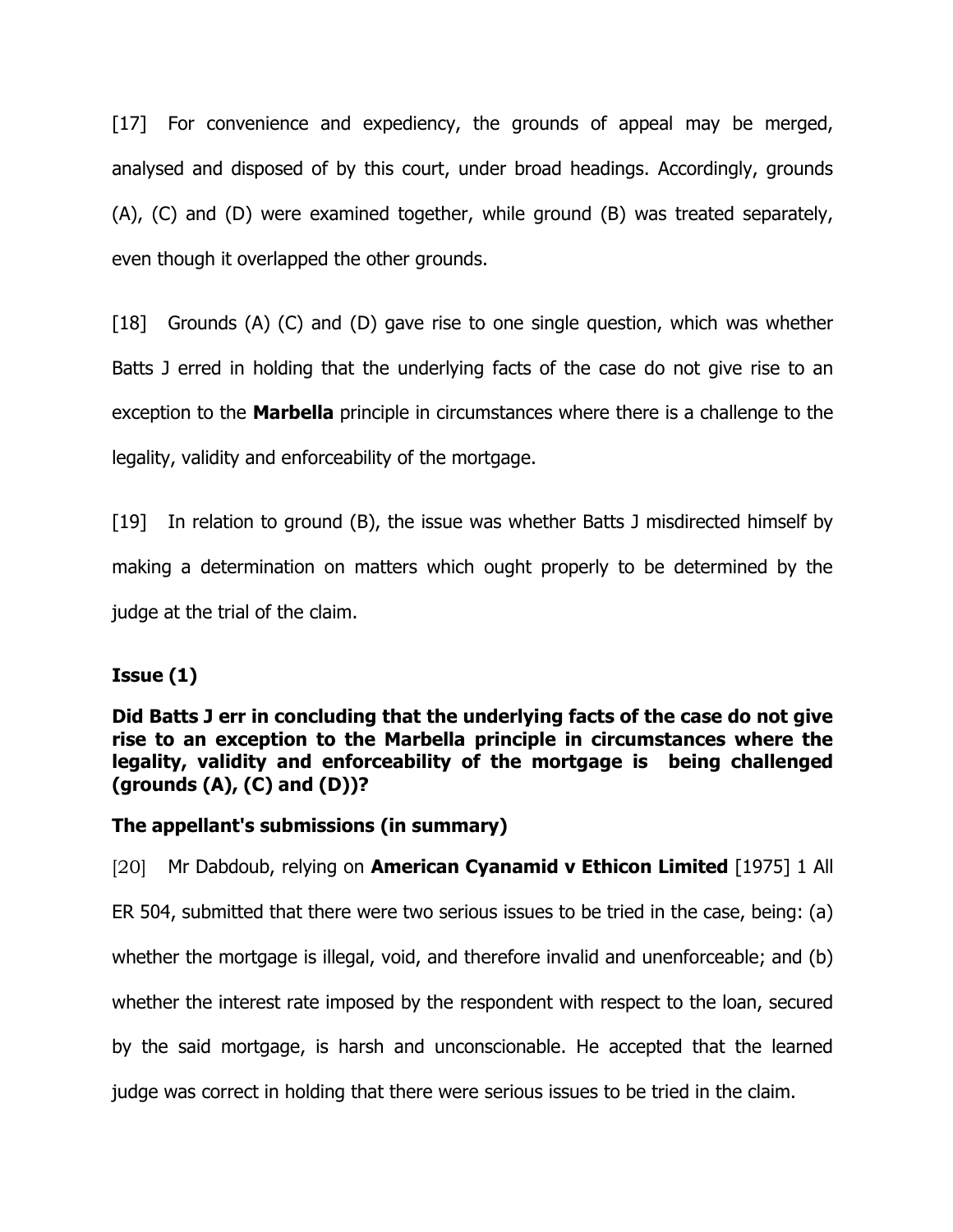[21] Counsel maintained, however, that as the legality, validity and enforceability of the mortgage was being challenged on the basis of section 22A(2) of the Act, this is a prime case for the application of an exception to the **Marbella** principle.

[22] Section 22A(2) of the Act provides that:

"No person shall carry on the business of buying, selling, borrowing or lending foreign currency or foreign currency instruments in Jamaica unless he is an authorized dealer."

[23] An "authorized dealer" is defined by the Act as:

"...[I]n relation to any foreign currency, a person for the time being authorized by an order of the Minister to act for the purposes of this Act as an authorized dealer in relation to that foreign currency or foreign currency instruments."

[24] On the basis of those provisions, Mr Dabdoub contended that the evidence that the respondent has loaned foreign currency to several persons over the years in contravention of the Act, when he is not an authorized dealer, is undisputable. He pointed to the fact that the respondent's affiant, Mr Tewani, had stated that loans were only made to friends but that his assertion is disputed by Mr Christopher Moore as well as Jack Fonseca Stuart and Pauline Stuart, on whom the appellant relies as witnesses.

[25] Within this context, the appellant's complaint in ground (C) is that the learned judge erred in failing to appreciate that the affidavit evidence was prima facie evidence that the respondent was in breach of the Act by carrying on the business of lending foreign currency without being an authorised dealer and, as a result, the loan to the appellant was unlawful, illegal and unenforceable. Although counsel for the appellants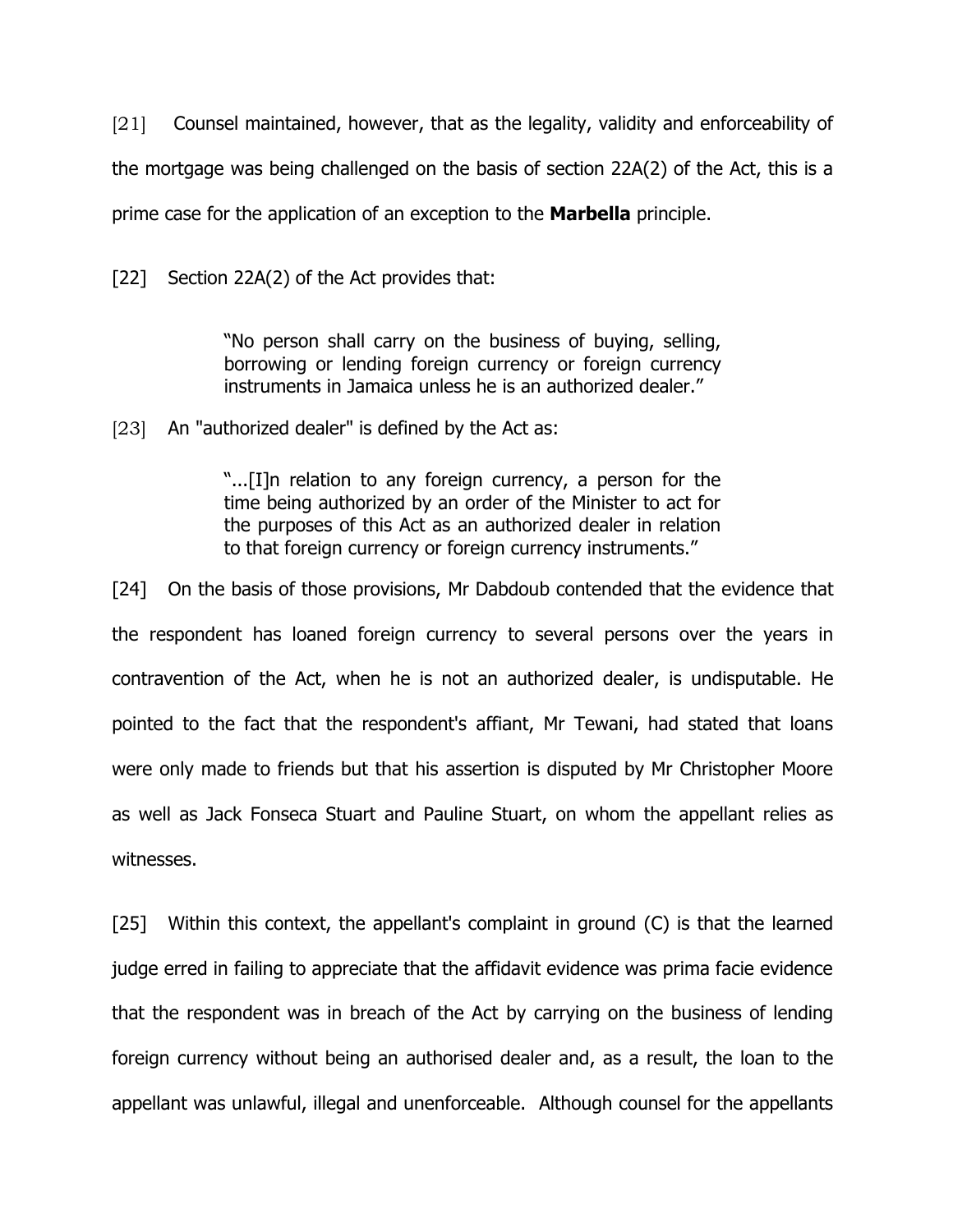in their written submissions had posited that Batts J was correct to find that there was a serious issue to be tried in relation to the enforceability of the mortgage for granting the injunction, Mr Dabdoub in oral submissions, nevertheless, contended that the learned judge misled himself by concluding that the issue of whether or not the respondent was lending money in contravention of the Act is a triable one, based on the affidavit of Mr Gordon Tewani that the respondent only gave loans to friends. According to Mr Dabdoub, the fact that the company lends money to friends does not mean that it was not carrying on business.

[26] Relying on dicta of Phillips JA in **Smith's Trucking Service Limited and another v Jamaica Redevelopment Foundation Inc** [2012] JMCA Civ 63, Mr Dabdoub argued that it is trite law that a contract which is illegal is unenforceable and that in the circumstances, this court "is bound not to render assistance in enforcing [the] illegal contract[s]" entered into by the respondent.

[27] In advancing the contention that the court should not assist the respondent to enforce the contract because it is illegal as being in contravention of the Act, counsel also drew support from the dicta of the Privy Council in the Nigerian case, **Patience Kasumu and others v Gbadamosi Baba-Egbe** [1956] AC 539. In that case, it was held by their Lordships that the breach of section 19 of the Moneylenders Ordinance of Nigeria ("the Ordinance") by the lender had rendered the mortgage transactions in question unenforceable. Section 19 of the Ordinance, which was in issue, expressly provided, inter alia, that any moneylender who failed to comply with the requirements of the section "shall not be entitled to enforce any claim in respect of any transaction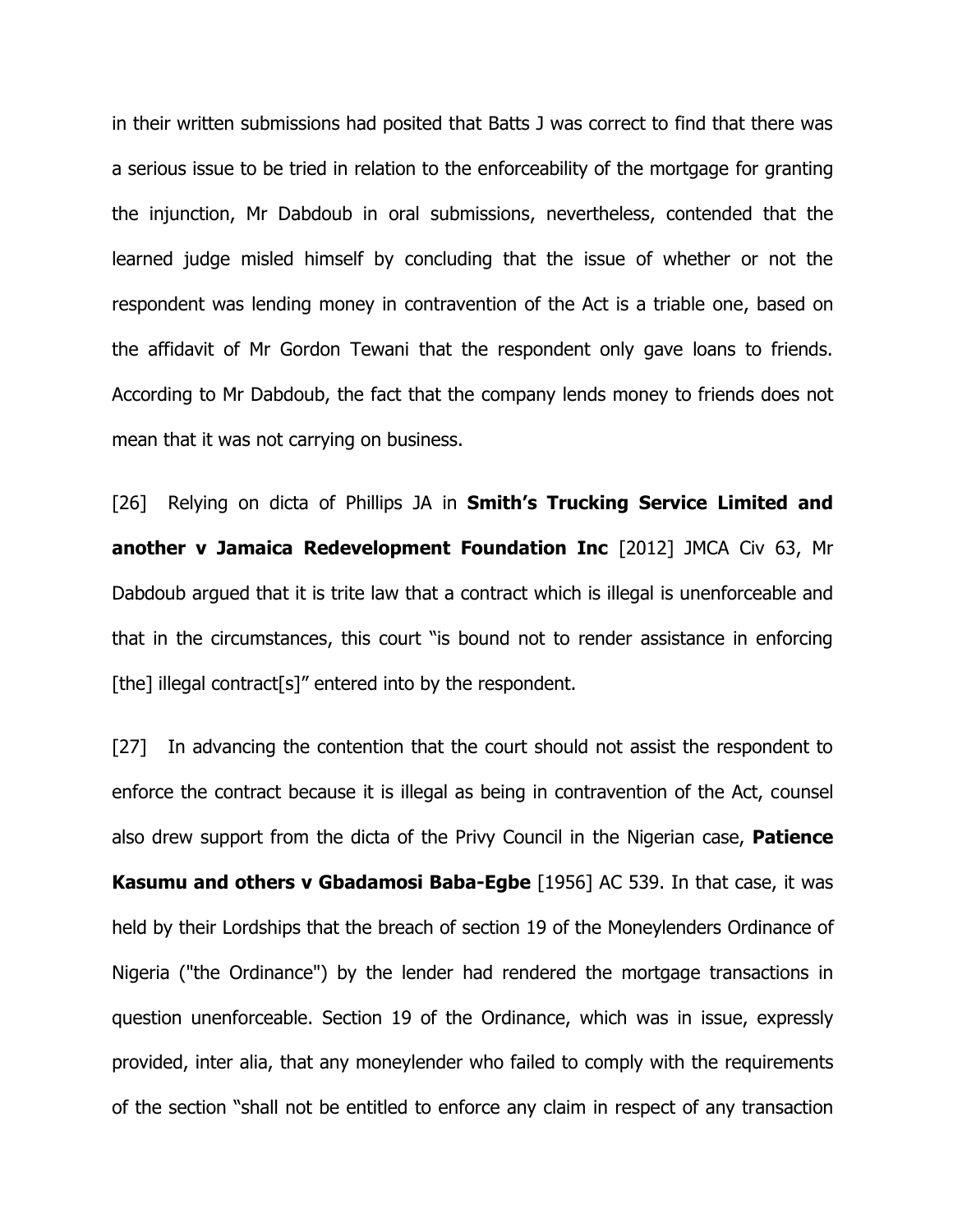in relation to which the default shall have been made". The section also imposed criminal sanctions for the breach of the provision. Their Lordships opined that it was wrong for the lender in default to be allowed to defend himself in court by calling for the imposition of terms of repayment because, by so doing, he would have been enforcing directly or indirectly, "a claim in respect of the transaction". Their Lordships refused to impose terms of repayment as that would have been in direct conflict with the policy of the statute in question.

[28] In seeking to firmly ground the argument that the **Marbella** principle is not inflexible and should be departed from in this case where there is an illegality, Mr Dabdoub placed much emphasis on the decision of this court in **Rupert Brady v Jamaica Redevelopment Foundation Inc ("JRF") and others** and the dissenting judgment of Phillips JA in the case of **John Ledgister and Sunnycrest Enterprises Limited v Jamaica Redevelopment Foundation Inc ("John Ledgister")** [2013] JMCA App 10 (which was subsequently endorsed by the Privy Council in an unreported opinion). Mr Dabdoub noted, that Phillips JA, in acknowledging that there were exceptions to the **Marbella** principle, cited with approval the Australian case of **Bayblu Holdings Pty Ltd v Capital Finance Australia Limited** [2011] NSWCA 39, where the court, citing other authorities, outlined exceptions to the **Marbella** principle as:

(a) where there is an issue as to whether the power of sale has arisen at all (see **Harvey v McWatters** (1948) 49 SR (NSW) 173);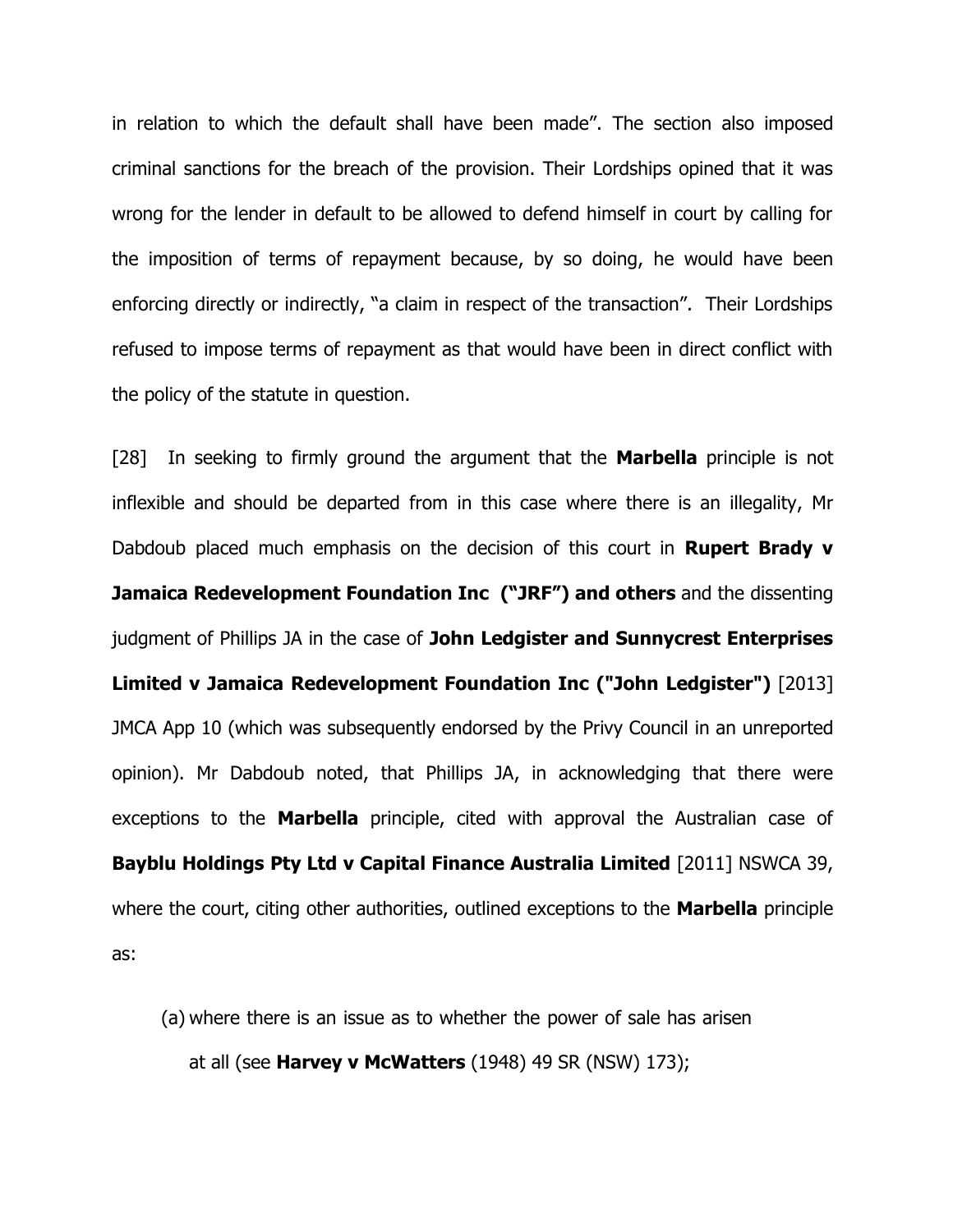- (b) where the validity of the mortgage was in issue (see **Allfox Building Pty Ltd v Bank of Melbourne Ltd** (1992) NSW Conv R 55); and
- (c) where the amount being claimed by the mortgagee was clearly wrong (see **Clarke v Japan Machines (Australia) Pty Ltd (No 2)** [1984] 1Qd R 421).

[29] Counsel maintained that in the instant case, it is clear that the legality of the mortgage is being challenged and therefore its validity is in issue. This, counsel contended, demonstrates that the case in question falls squarely within one of the well known and accepted exceptions to the **Marbella** principle as was adopted by this court in the case of **Rupert Brady v JRF**. This case, he contended, is of the second class of cases described by Sugerman J in **Harvey v McWatters** and therefore should be determined on more flexible principles and reasoning.

[30] By pointing to various aspects of Batt J's reasoning, against the background of the facts of the case, counsel argued that Batts J would have erred as: (a) his decision was based on a misunderstanding of the law; (b) he took into consideration matters that he should not have considered; and (c) he erred by failing to take into consideration matters that should have been considered. In the light of these failings, according to counsel, this court would be justified in interfering with his decision. Reliance was placed on the principles enunciated in **Royden Riettie v National Commercial Bank Jamaica Limited "(NCB") and others** [2014] JMCA App 36, in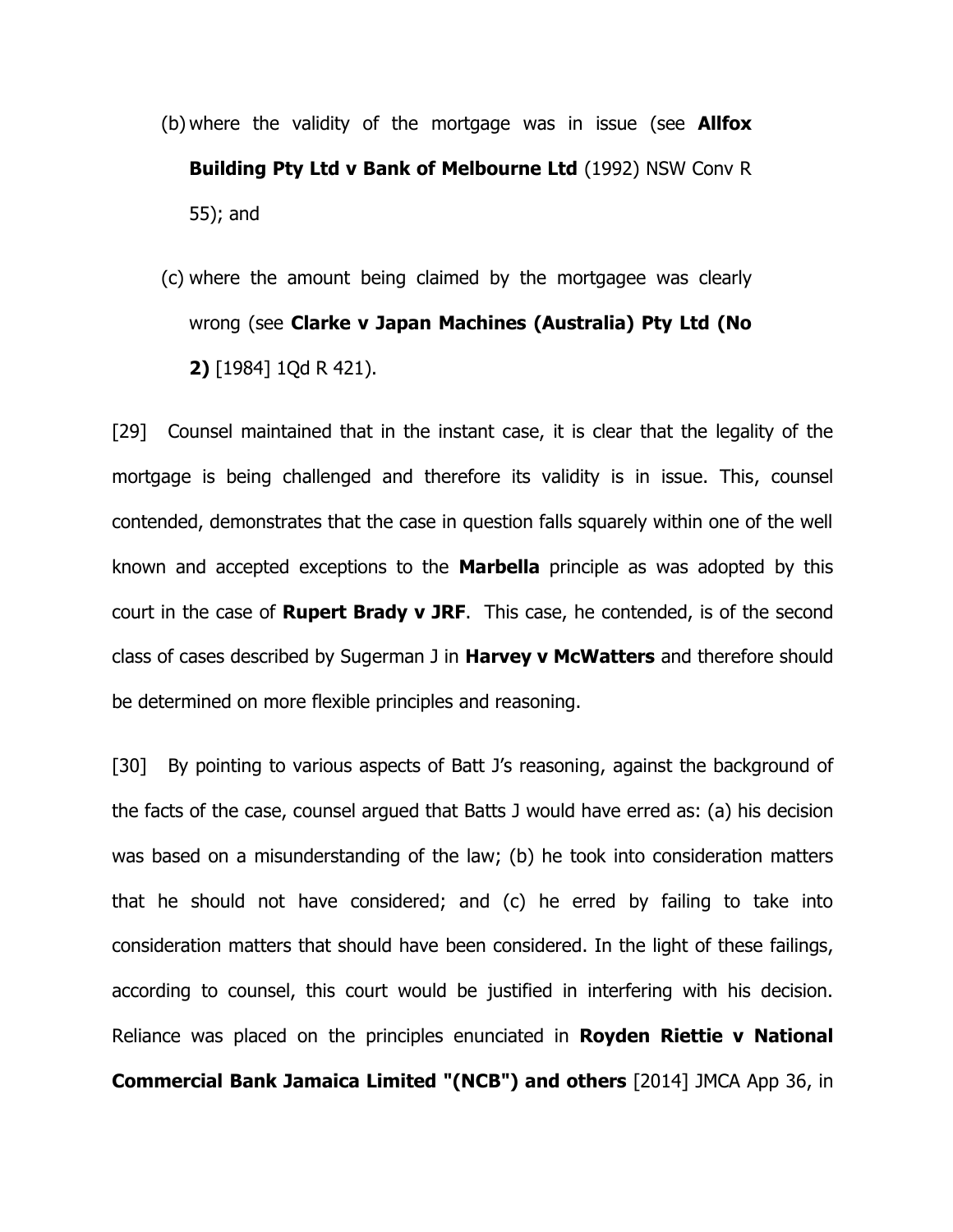treating with the approach of an appellate court in considering the exercise of the discretion of a judge at first instance, in granting or refusing an injunction to a mortgagor to restrain the mortgagee from exercising his power of sale**.** 

#### **The respondent's submissions (in summary)**

[31] Mr Foster QC in his equally forceful response on behalf of the respondents, and ably assisted by Mr Cowan, submitted that contrary to the arguments proffered by counsel for the appellant, the appeal should be dismissed for the reasons as outlined below.

- (a) The underlying facts of the instant case do not give rise to an exception to the **Marbella** principle. The applicable rules to the determination of an application for injunctive relief against a mortgagee in general, are "special rules" developed over time to protect the mortgagee from a reluctant mortgagor. See **Mosquito Cove Ltd v Mutual Security Bank Ltd and others; Grange Hill Farms Ltd and another v Mutual Security Bank Ltd and others ("Mosquito Cove")** [2010] JMCA Civ 32.
- (b) **Mosquito Cove** confirms that the **Marbella** principle is still applicable although not absolute. That case identified and discussed the exceptional circumstances in which the payment of money into court would not be required (see paragraphs [57] to [63] of that judgment). On a thorough review of the exceptions, it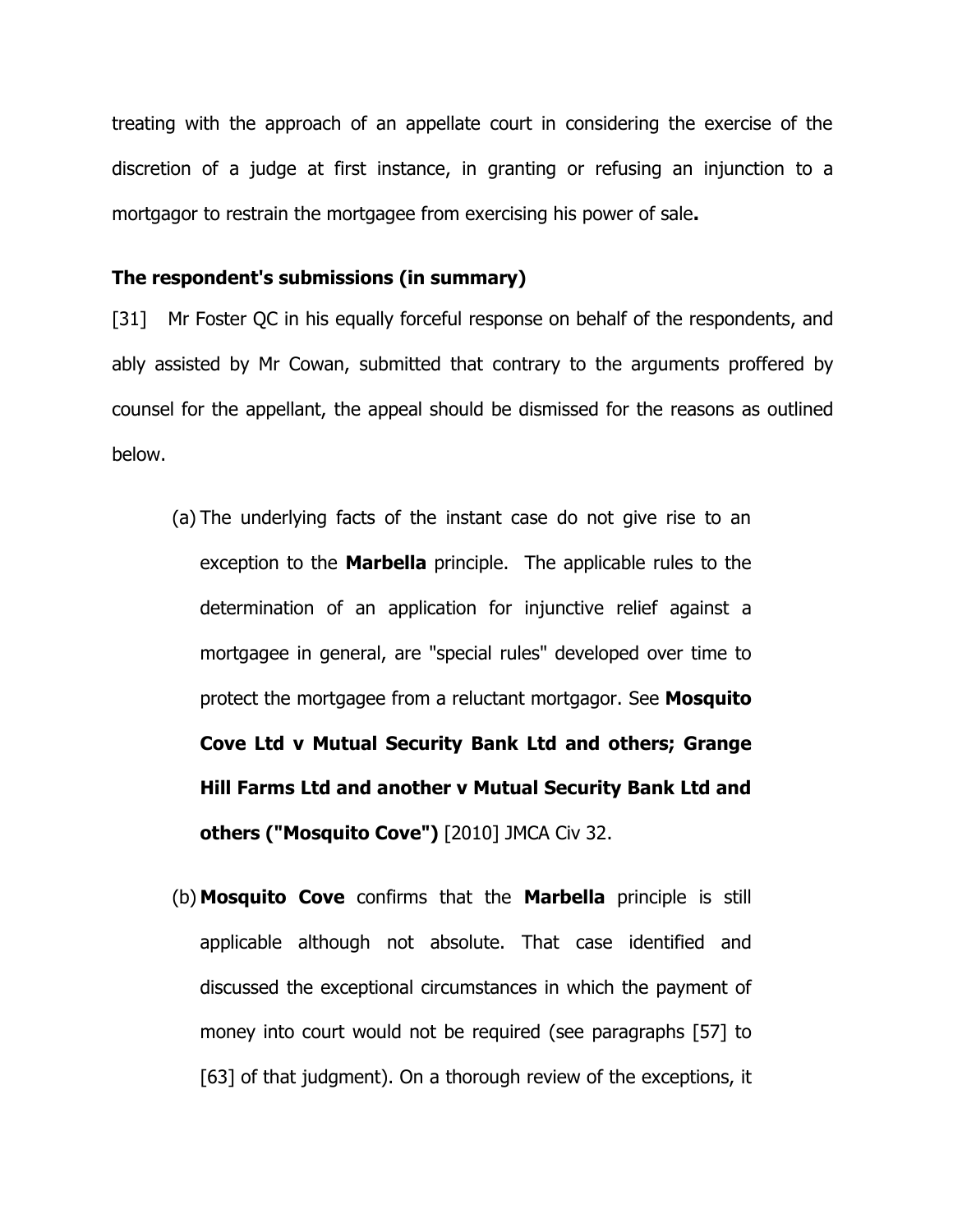is clear that the appellant does not qualify to be subsumed under the "exceptions category" as the agreement in the instant case was an ordinary arm's length transaction and as such the **Marbella** principle ought to be followed as a matter of course.

- (c) The decision in **Rupert Brady v JRF** is not authority for the broad proposition that once a mortgagee raises an issue as to the validity/legality of a mortgage, the **Marbella** principle ought not to be applied as a matter of law. **Rupert Brady v JRF** was based on special and unusual facts and therefore its jurisprudential reach ought not to be overstated. The decision is intended to cover only a narrow class of cases where the provenance or authenticity of the mortgage document is in question. The learned judge was correct to doubt whether the raising of an issue of illegality simpliciter came within the exception to the **Marbella** principle**.**
- (d)In considering the decision of **John Ledgister**, the threshold to be considered when a departure from the **Marbella** principle is contemplated arises in situations where there is an exceptional case based on special facts or in circumstances where there is manifest injustice.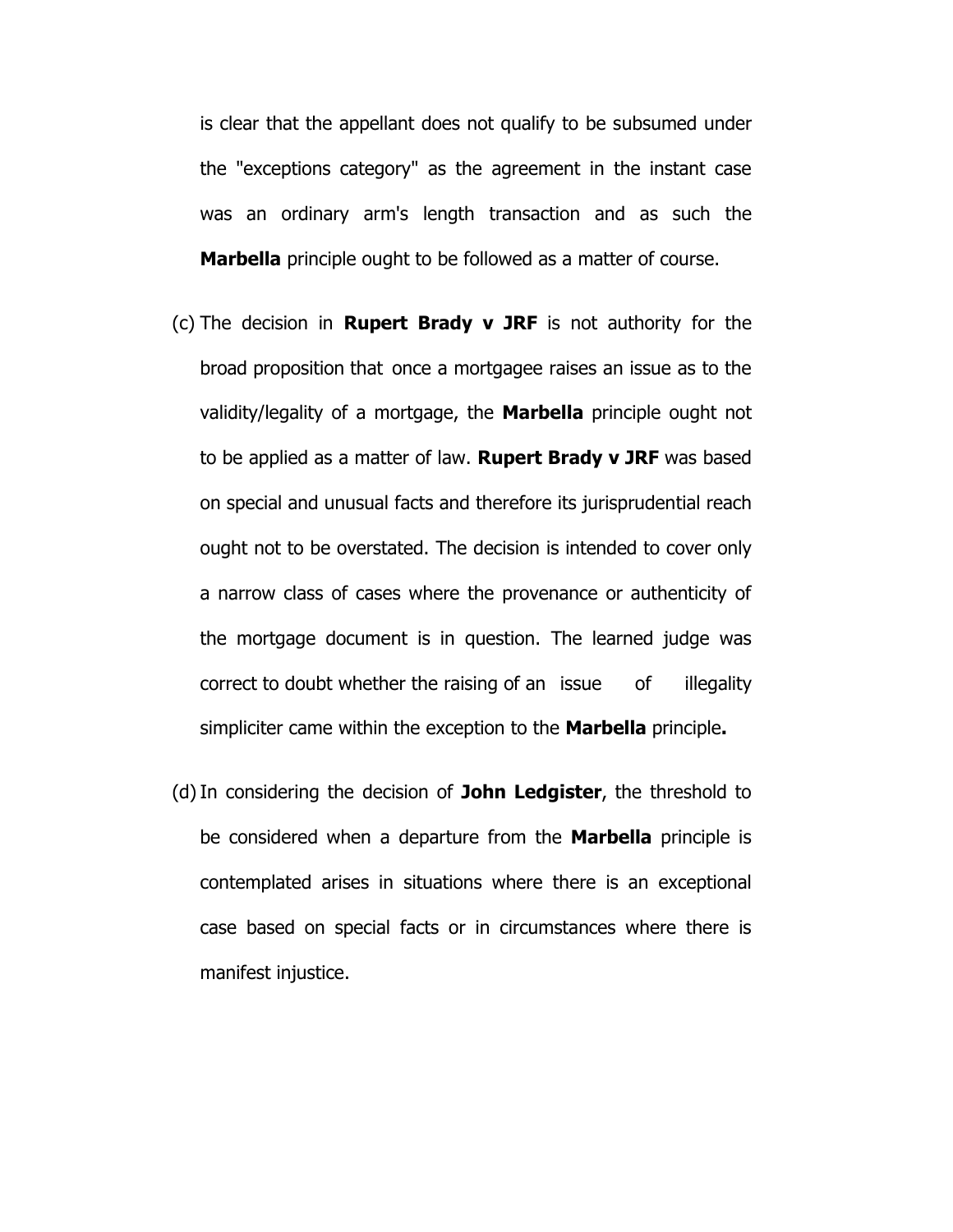- (e) The factual underpinning as to whether the respondent acted in breach of section 22A(2) of the Act is being challenged which, as highlighted by the learned judge, is a triable issue.
- (f) A breach of section 22A(2) of the Act does not, without more, render a mortgage invalid, illegal and/or unenforceable. There is no absolute rule in law, as suggested by the appellant, that a transaction which involves conduct prohibited by statute renders the underlying contract illegal, void and/or unenforceable. The correct approach that ought to be taken is for an examination of the statutory provision and a determination of whether the underlying contract between the parties is deemed illegal, void and/or unenforceable by express words or by necessary implication. See **Patience Kasumu v Gbadamosi Baba-Egbe** and **Yango Pastoral Company Pty and others v First Chicago Australia Limited and others** [1978] 139 CLR 410.
- (g) **Patience Kasumu v Gbadamosi Baba-Egbe** was a case relating to an express prohibition of not only the criminal conduct but also the underlying contract between the parties. It is not an authority for the proposition that all conduct touching and concerning illegality will automatically render a contract void where the statute is silent in that regard.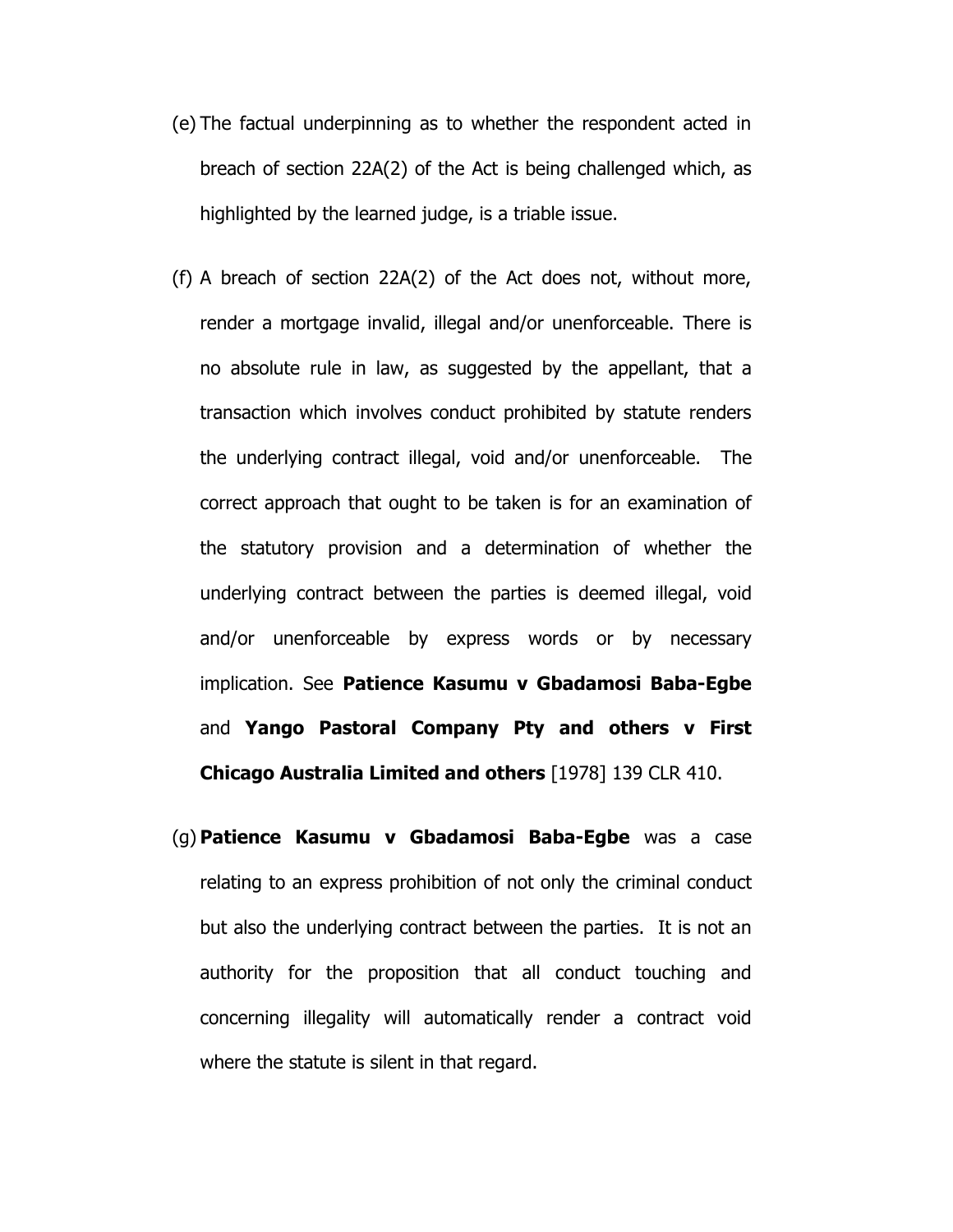(h) The learned judge was correct in his analysis of the authorities and in concluding that the **Marbella** principle should apply.

## **Discussion**

[32] The starting point in treating with the issues raised on the appeal was the recognition of the principles authoritatively stated by Lord Diplock in **Hadmor Productions Ltd and others v Hamilton and others** [1982] 1 All ER 1042 and repeated consistently by authorities from this court which have delineated the ambit of the power of an appellate court in reviewing cases involving the exercise of the discretion of a judge at first instance. The principles are well settled and need not be repeated for present purposes. See **Royden Riettie v NCB** and the cases cited therein (**The Attorney General of Jamaica v John MacKay** [2012] JMCA App 1 and **Roache v News Group Newspapers Limited and others** [1998] EMLR 161).

[33] It is also recognised that the claim for a permanent injunction is yet to be tried and so this court should avoid descending into any particularity during the course of the analysis that could be taken as disclosing a provisional view on the outcome of the case. For that reason, no comprehensive analysis of issues that are material to the resolution of the substantive claim is undertaken.

[34] It is therefore considered sufficient to broadly state that having considered all the submissions of counsel on both sides (albeit not reproduced in their entirety), the reasons given by Batts J for his decision, the relevant law and the prevailing circumstances of the case, I found it difficult to accept the contention of the appellant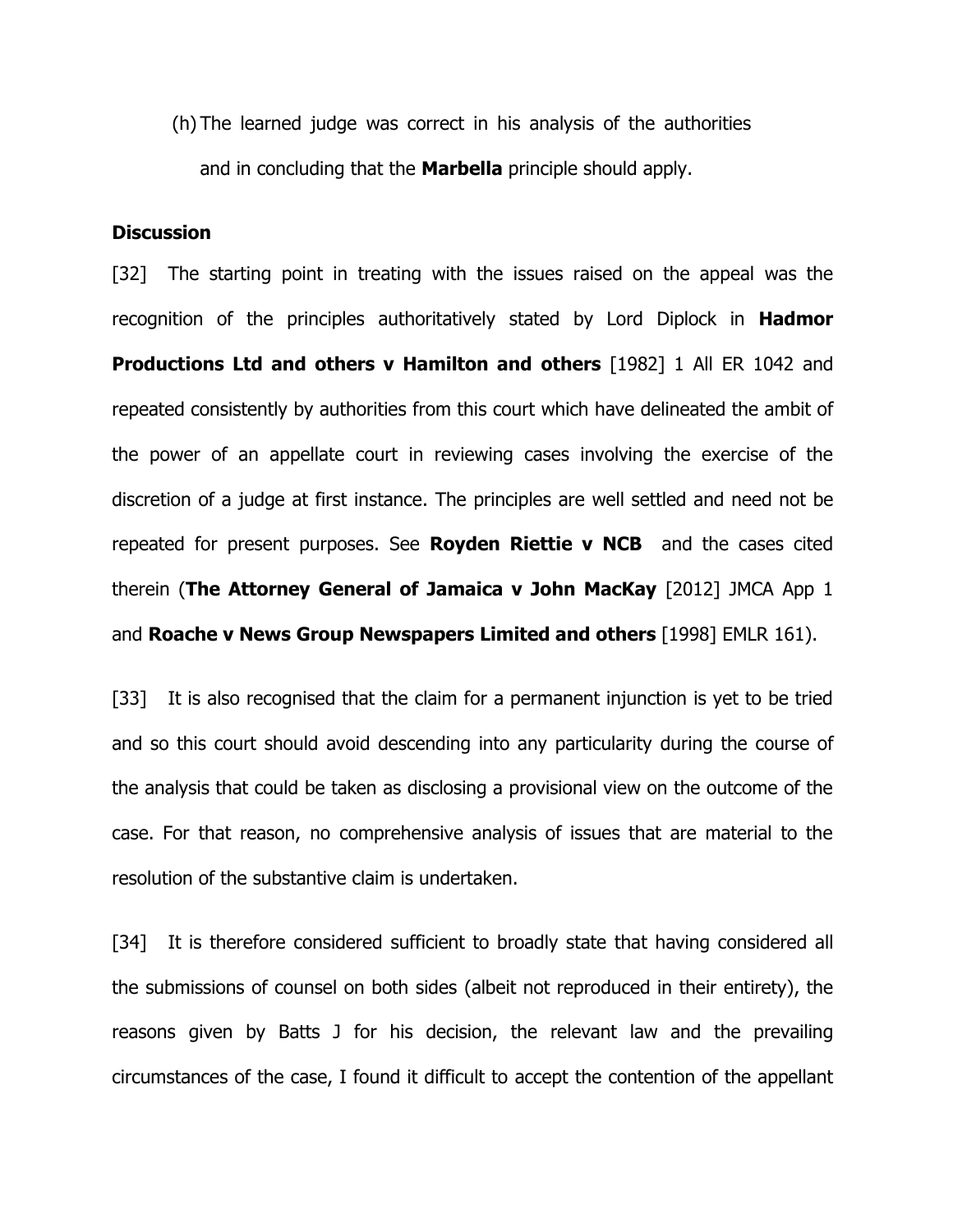that on the basis of grounds (A), (C) and (D), this court should interfere with the exercise of the discretion of the learned judge and discharge his order. In my view, the learned judge's invocation of the **Marbella** principle on the facts before him is defensible. The reasons for this conclusion will now be outlined.

[35] The **Marbella** principle is so well entrenched in our jurisprudence to the extent that it could now be considered as being trite. That notwithstanding, however, it seems useful for the purpose of present analysis to restate the principle as succinctly captured by Carey JA thus:

> "There is no question but that the Court has an undoubted power to restrain a mortgagee from exercising his powers of sale, but if it is so orders, the term invariably imposed is that the amount claimed must be brought into Court. The idea of the mortgagee paying sums to maintain his property while the restraining order is effective, is altogether novel, and in my judgment, has no warrant in point of law."

[36] After referring to dicta from **MacLeod v Jones** [1884] 24 Ch D 289 and **Inglis** 

**& anor v Commonwealth Trading Bank of Australia** (1972) 126 CLR 161, two

seminal authorities in which the principle had been enunciated, Carey JA went on to

say:

"The rule is therefore well settled and indeed, despite Mr. George's valid efforts, nothing has been said, which in any way permits a Court of Equity to order restraint without providing an equivalent safeguard, which is, the payment into Court of the amount due or claimed in dispute."

[37] In **Inglis & anor**, Walsh J stated at pages 164-165 of the Report:

"In my opinion, the authorities which I have been able to examine establish that for the purposes of the application of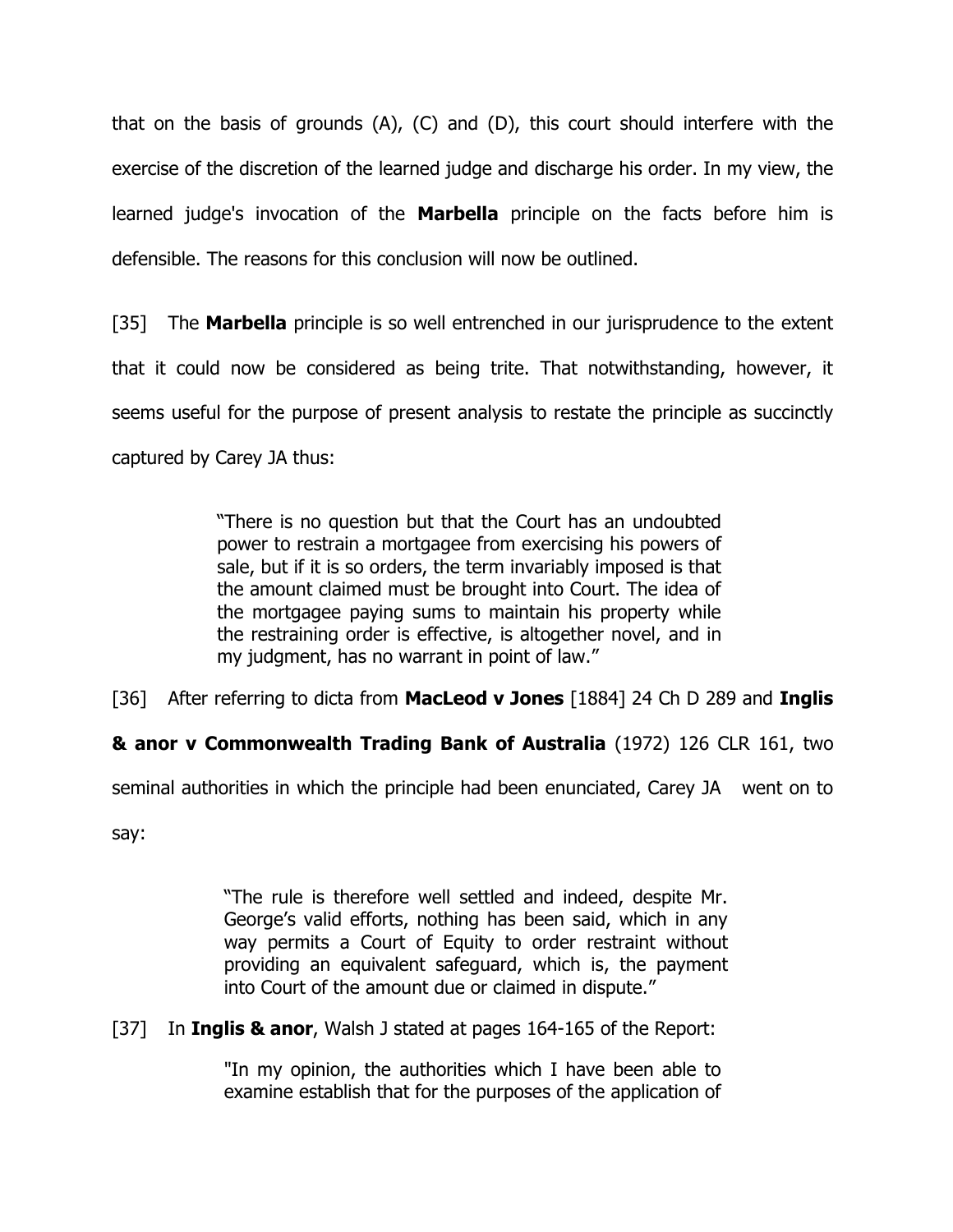the general rule to which I have referred, nothing short of actual payment is regarded as sufficient to extinguish a mortgage debt. If the debt has not been actually paid, the Court will not, at any rate as a general rule, interfere to deprive the mortgagee of the benefit of his security, except upon terms that an equivalent safeguard is provided to him, by means of the plaintiff bringing in an amount sufficient to meet what is claimed by the mortgagee to be due."

"The benefit of having a security for a debt would be greatly diminished if the fact that a debtor has raised claims for damages against the mortgagee were allowed to prevent any enforcement of the security until after the litigation of those claims had been completed."

[38] In dismissing the appeal from the decision of Walsh J, Chief Justice Barwick

said:

"The case falls fairly, in my opinion, within the general rule applicable when it is sought to restrain the exercise by a mortgagee of his rights under the mortgage instrument. Failing payment into court of the amount sworn by the mortgagee as due and owing under the mortgage, no restraint should be placed by order upon the exercise of the respondent mortgagee's rights under the mortgage."

[39] In **Mosquito Cove**, Morrison JA, as he then was, after a review of a line of

authorities treating with the issue of restraining a mortgagee in the exercise of his

power of sale, including **Marbella**, observed:

"[67]...I do not think that the principle can avail the appellants in the instant case, in the light of the virtually unbroken chain of authority to which I have referred which establishes the ordinary rule in cases in which a mortgagor seeks to restrain the exercise of the mortgagee under a mortgage. What these cases demonstrate, it seems to me, is that the relationship between mortgagor and mortgagee is sui generis and is governed by the special rules that have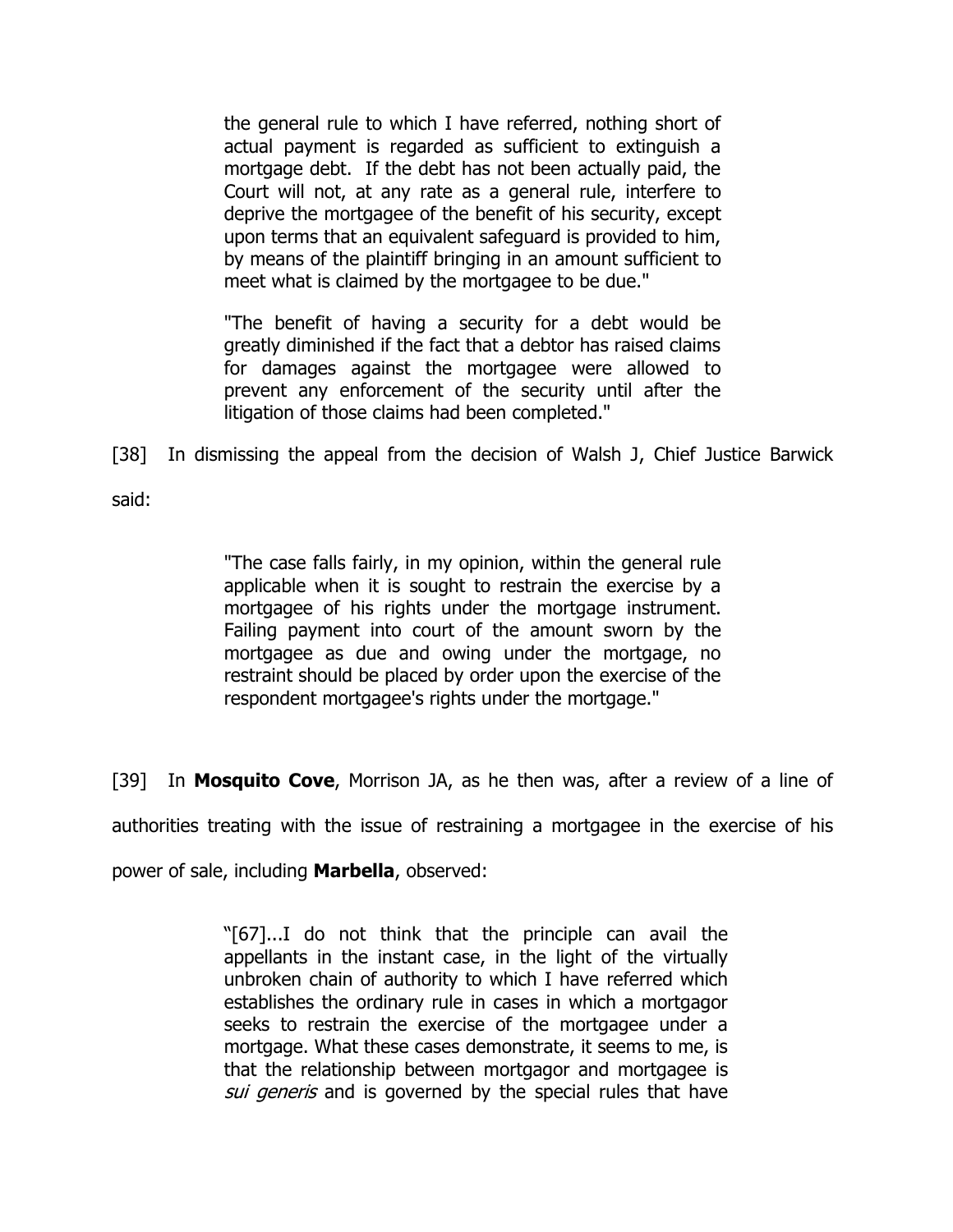been developed over many years to protect a mortgagee, as the condition of making an order restraining the exercise of his powers of sale, by affording him the 'equivalent safeguard' that an order for payment into court provides."

[40] There are therefore special rules that have evolved to protect the mortgagee from a recalcitrant mortgagor and so, the **Marbella** principle, as Morrison JA said in **Mosquito Cove**, is "alive and well", albeit that that there may be a departure from it, if justice demands it in special circumstances. Morrison JA, himself, pointed to some of those exceptional circumstances in which the **Marbella** principle may be departed from as follows (paragraphs [57]-[63]):

- i. where the terms of the mortgage deed are peculiar or unusual (see **Gill v Newton** (1866) 14 WR 490);
- ii. where the issue of fiduciary relationship between the mortgagor and the mortgagee arises; or in the case of forgery (see **MacLeod v Jones**);
- iii. where questions arise as to the validity of the mortgage document. For example, where a person asserts that they did not sign or give authority for the mortgage document to be signed (see **Rupert Brady v JRF**); and
- iv. where on the face of the mortgage, the mortgagee's claim is excessive (see **Fisher & Lightwood's, Law of Mortgage**).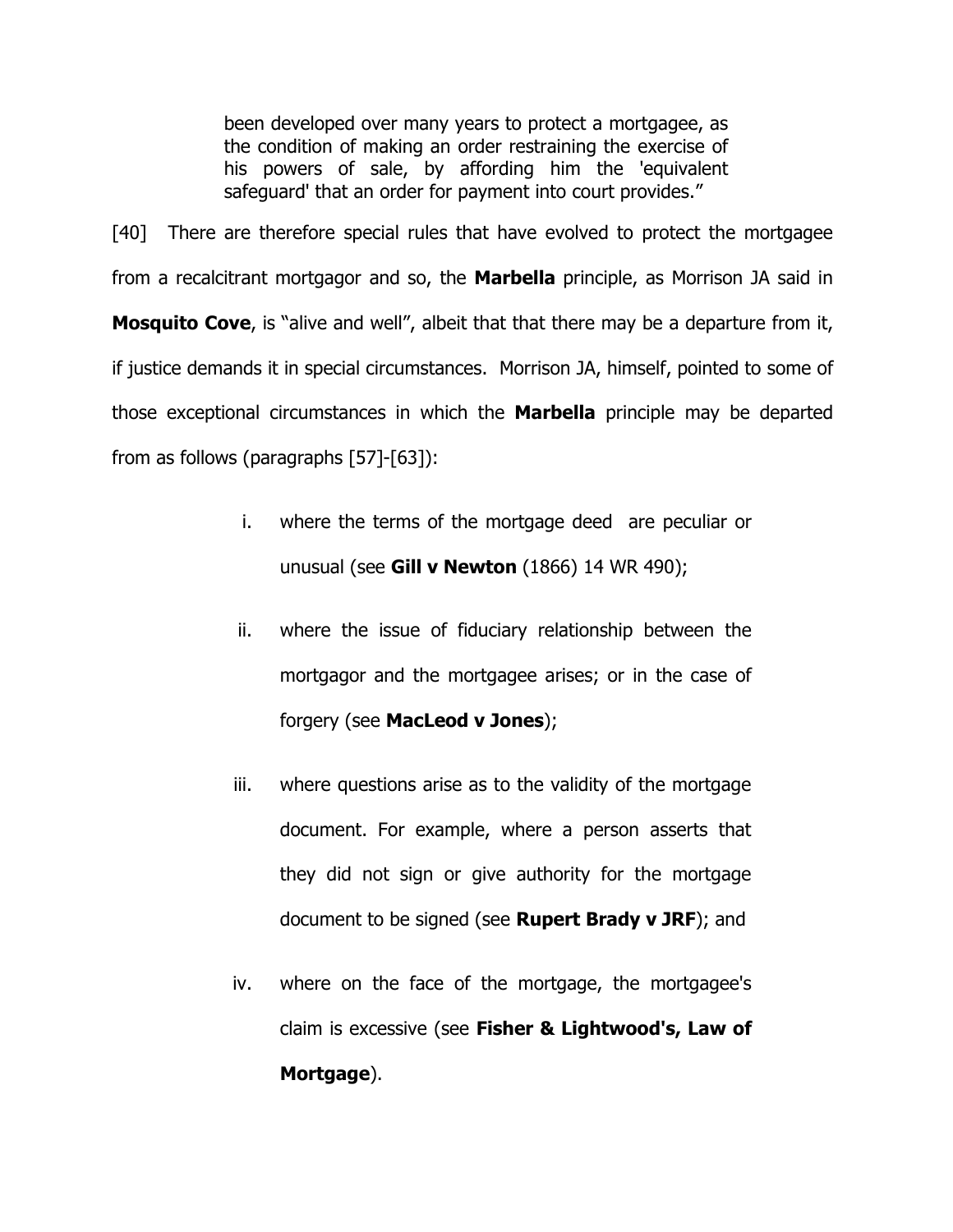#### [41] Then, at paragraph [64], Morrison JA opined:

"While other or further exceptions to the rule are no doubt to be found in the books and will also emerge in the future, it seems to me that the kinds of instances discussed in the foregoing paragraphs suggest that the court will only sanction departures from the general rule in highly exceptional cases, based on very special facts, such as the existence of a fiduciary relationship between mortgagor and mortgagee or, perhaps, in cases of forgery. I naturally intend these as examples only, which are by no means exhaustive."

[42] Mr Dabdoub vigorously argued that in the instant case, where the validity of the mortgage is being challenged, the circumstances fall squarely within one of the recognised exceptions to **Marbella**. Heavy reliance was placed by him on **Rupert Brady v JRF**. In that case, Mr Rupert Brady filed a claim in the Supreme Court, asking the court to determine whether a mortgage registered in respect of a property owned by him and his brother was valid and enforceable against him. He also sought a declaration that the mortgage was null and void and that it be discharged from the certificate of title. The basis for his claim was the, prima facie, undisputed evidence that he did not sign the relevant mortgage documents and had not given his brother authorization to pledge the property or to use his name to secure money from the bank or to guarantee repayment. He contended that his signature was forged. JRF, the mortgagee and one of the defendants, counterclaimed for a declaration that they were entitled to exercise all rights as mortgagee by assignment.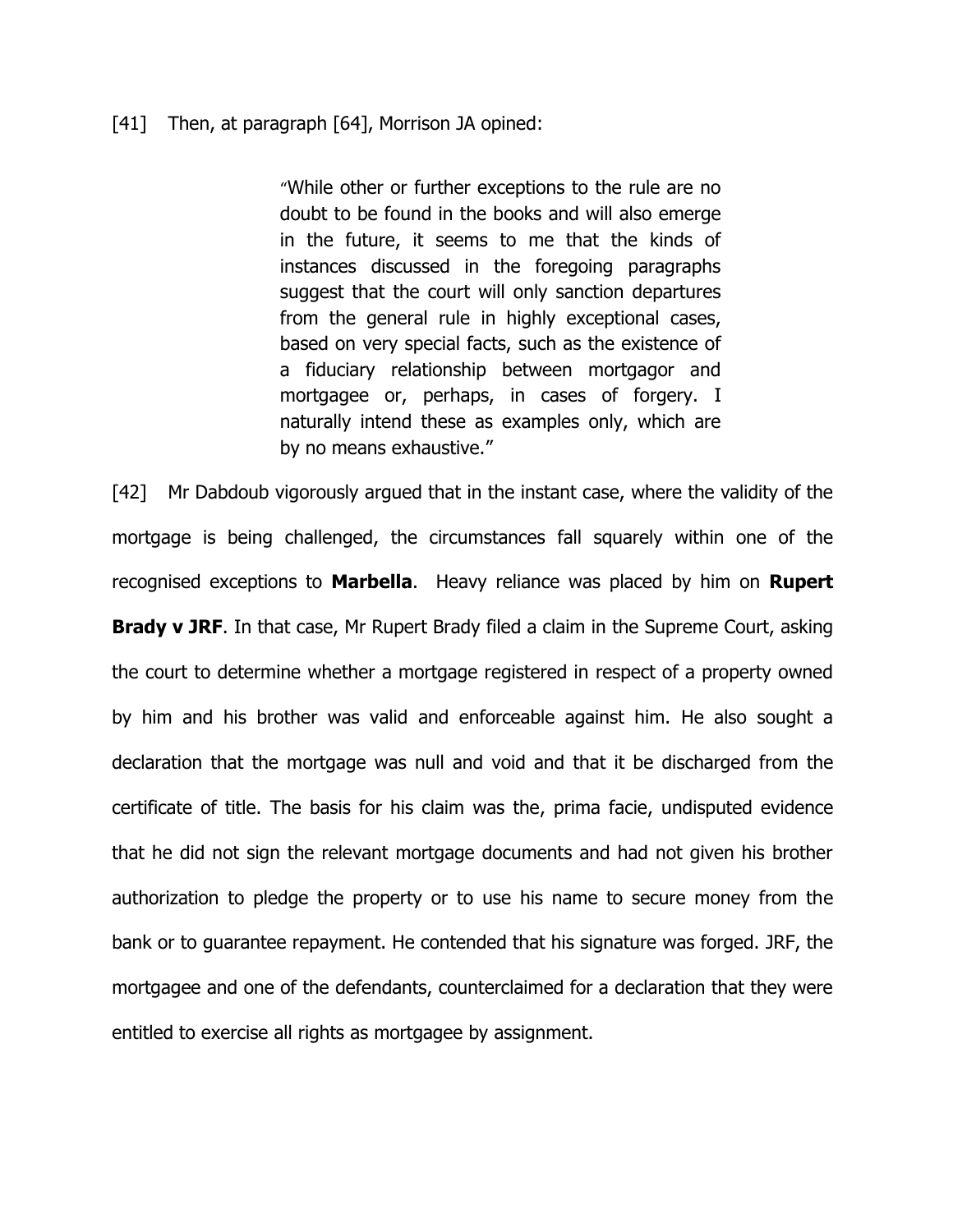[43] The judge at first instance granted an injunction to restrain JRF from disposing of the property until the determination of the trial on condition that Mr Rupert Brady pay into court, one-half of the total mortgage indebtedness. Although the judge had expressed the view that justice demands a "flexible approach", where the allegation is that the guarantor's signature had been forged, she nevertheless applied the **Marbella** principle.

[44] On Mr Rupert Brady's appeal to this court, the appeal was allowed on the basis that he was challenging the validity of the mortgage document as it pertained to him and so it warranted the application of an exception to **Marbella**. Cooke JA stated:

> "[7]...The correct distinction is between cases where the issue is in respect of the amount of money owed under a valid mortgage and cases where the validity of the mortgage is challenged."

[45] It is from this dictum that counsel for the appellant derived even greater strength to advance the argument that the instant case warrants a departure from **Marbella** because, like in **Rupert Brady v JRF**, there is a challenge to the validity of the mortgage.

[46] The learned trial judge, however, had that authority before him for consideration as well as **Mosquito Cove**, the case relied on by the respondent, which is a more recent decision from this court. The latter case, more particularly, treats with an issue similar to the issue in this case, which is the alleged invalidity and unenforceability of a mortgage due to the alleged contravention of a statute.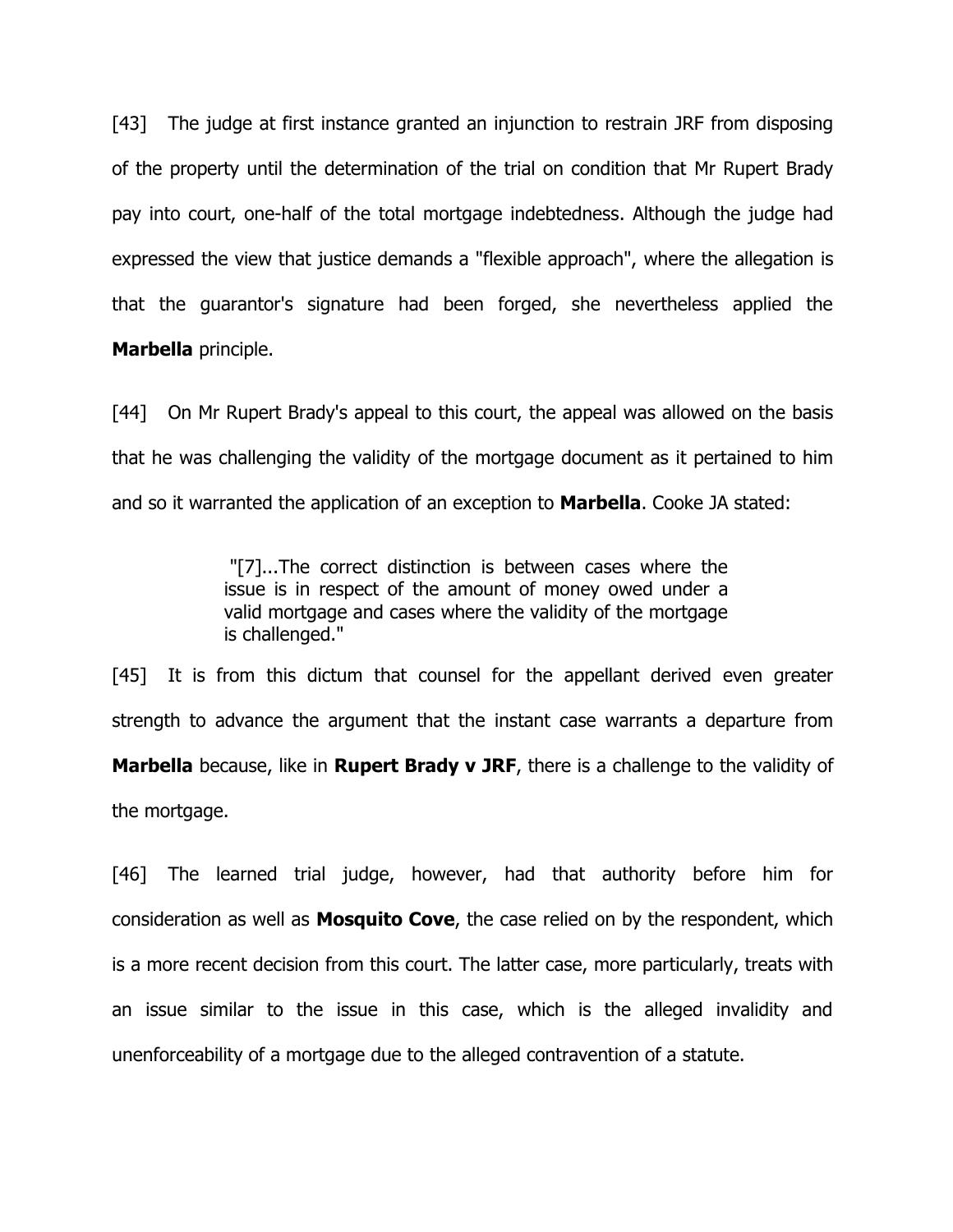[47] In **Mosquito Cove**, the issue was one which related to the alleged illegality of the mortgage as being in contravention of section 54 of the then Companies Act, which was in force at the time of the contract in question (now repealed). It was contended that the loan which was the subject of the mortgage was for an illegal purpose, that is, a loan by a company for the acquisition of its own shares which breached the Companies Act. The learned judge in the Supreme Court applied **Marbella**, despite the contention that the validity of the mortgage was being challenged.

[48] On appeal, this court, speaking through Morrison JA, reviewed several authorities on the issue of the illegality and enforceability of the contract in question and the resultant effect on the mortgage. Morrison JA observed, after a consideration of section 54 of the Companies Act:

> "[31]...But while a breach of the section clearly gave rise to criminal liability on the part of not only the company but its officers, even a cursory consideration of the authorities over the years reveals that, in civil proceedings, the question of the validity or otherwise of transactions in breach of the section has not attracted a uniform judicial response."

[49] Morrison JA concluded, after a detailed review of conflicting authorities on the effect of illegality on the enforceability of a mortgage, that the illegality issue could not have been determined with any certainty given the unsettled state of the law and the very preliminary stage of litigation. On that basis, he opined that no exception to **Marbella** could have been employed to assist the mortgagor.

[50] Mr Foster, in adopting that line of reasoning employed by Morrison JA in **Mosquito Cove**, correctly submitted that the question whether there is contravention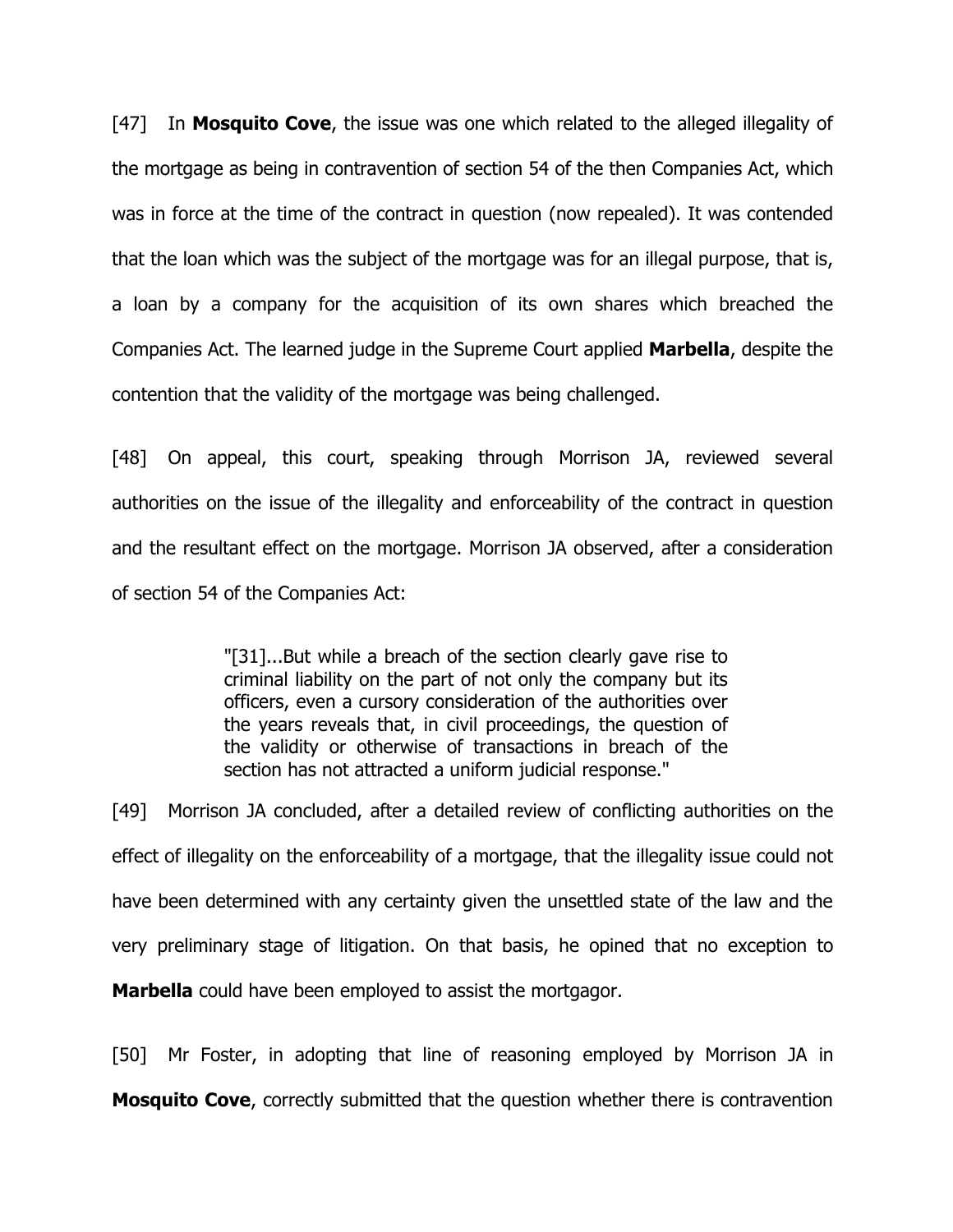of the Act, is a disputed matter of fact. The factual basis on which the appellant is challenging the mortgage is still disputed and is one for resolution at a trial. The presence of this disputed factual basis in this case, renders the circumstances distinguishable from those that obtained in **Rupert Brady v JRF**, in which there was strong undisputed prima facie evidence to suggest that Mr Rupert Brady's signature was forged on the mortgage instrument. It could not be said then, with certainty and finality at the interlocutory stage, that the mortgage is unenforceable for illegality. The dicta of the Privy Council in **Patience Kasumu v Gbadamosi Baba-Egbe**, concerning a statute with express prohibition of a contract in contravention of a statutory provision, cannot avail the appellant in these proceedings, without further investigation at a trial.

[51] Batts J, having properly found that the question of the illegality of the mortgage raises a serious issue to be tried on which the appellant has a reasonable prospect of success, stated at paragraph [20] of his judgment:

> "The court in these matters is exercising an equitable jurisdiction. The entire circumstances are to be examined before a decision is made as to how that discretion is to be exercised. I am guided in this regard, and bound by, the pronouncement of the Court of Appeal in **Mosquito Cove Ltd. v Mutual Security Bank Ltd**. et al..."

[52] He then continued at paragraph [21], after citing a dictum from Morrison JA in **Mosquito Cove** (at paragraph [2]):

> "...The issue that court considered was therefore the same one before me. In that case it was argued among other things that the loans the subject of the mortgage, were for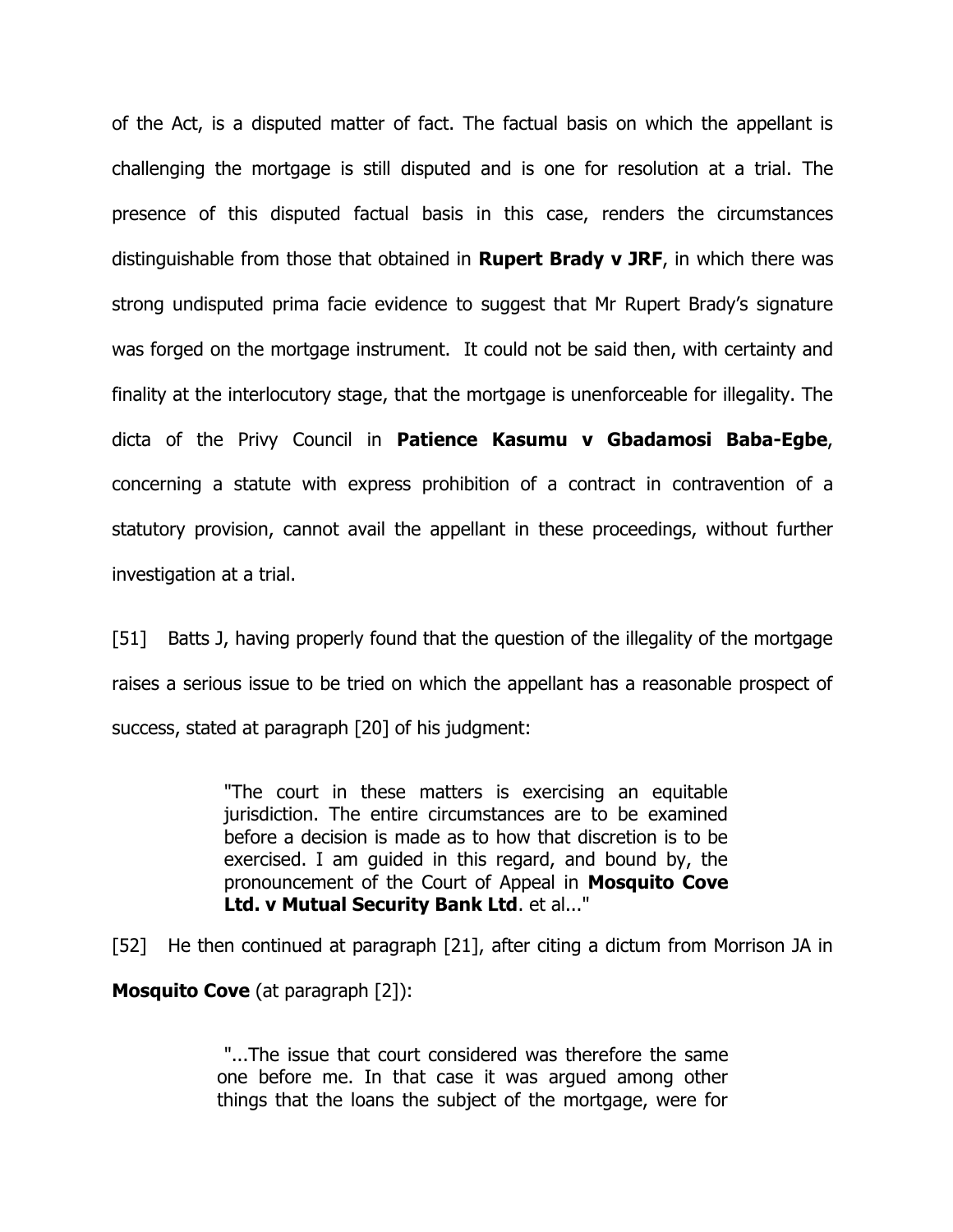an illegal purpose i.e. a loan by a company for the acquisition of its own shares. On this point, the Court of Appeal concluded that it could not be said at this "preliminary" stage that the company's challenge to the transaction on the ground of illegality was more likely than not to prevail at the end of the day."

[53] The learned judge also recognised that **Rupert Brady v JRF** was considered by the court in **Mosquito Cove** and in particular the dictum of Cooke JA, "without any adverse comment by Morrison JA". So, Batts J did give consideration to the fact that the appellant is alleging that the loan is tainted by illegality and so is unenforceable as well as their reliance on the reasoning of the court in **Rupert Brady v JRF**. Having done so, he found it better to follow the **Mosquito Cove** line of reasoning as it was more in line with the circumstances of the case that confronted him for determination.

[54] This court cannot fault the learned judge on his finding that in the circumstances of the case he had for consideration (which raises similar question as that in **Mosquito Cove**) he was bound by the pronouncements of this court in **Mosquito Cove**. The learned judge cannot be said to have been palpably wrong or unreasonable in applying the *ratio decidendi* of the case that was more applicable to the facts of the case before him. This was the operation of the principle of *stare* decisis and the doctrine of judicial precedent which Batts J employed in coming to his decision. He having done so, it would be wrong for this court to disturb his decision, without a proper basis in law to do so. Accordingly, the learned judge's decision to follow **Mosquito Cove** rather than **Rupert Brady v JRF** cannot be said to be wrong or aberrant as to warrant interference by this court.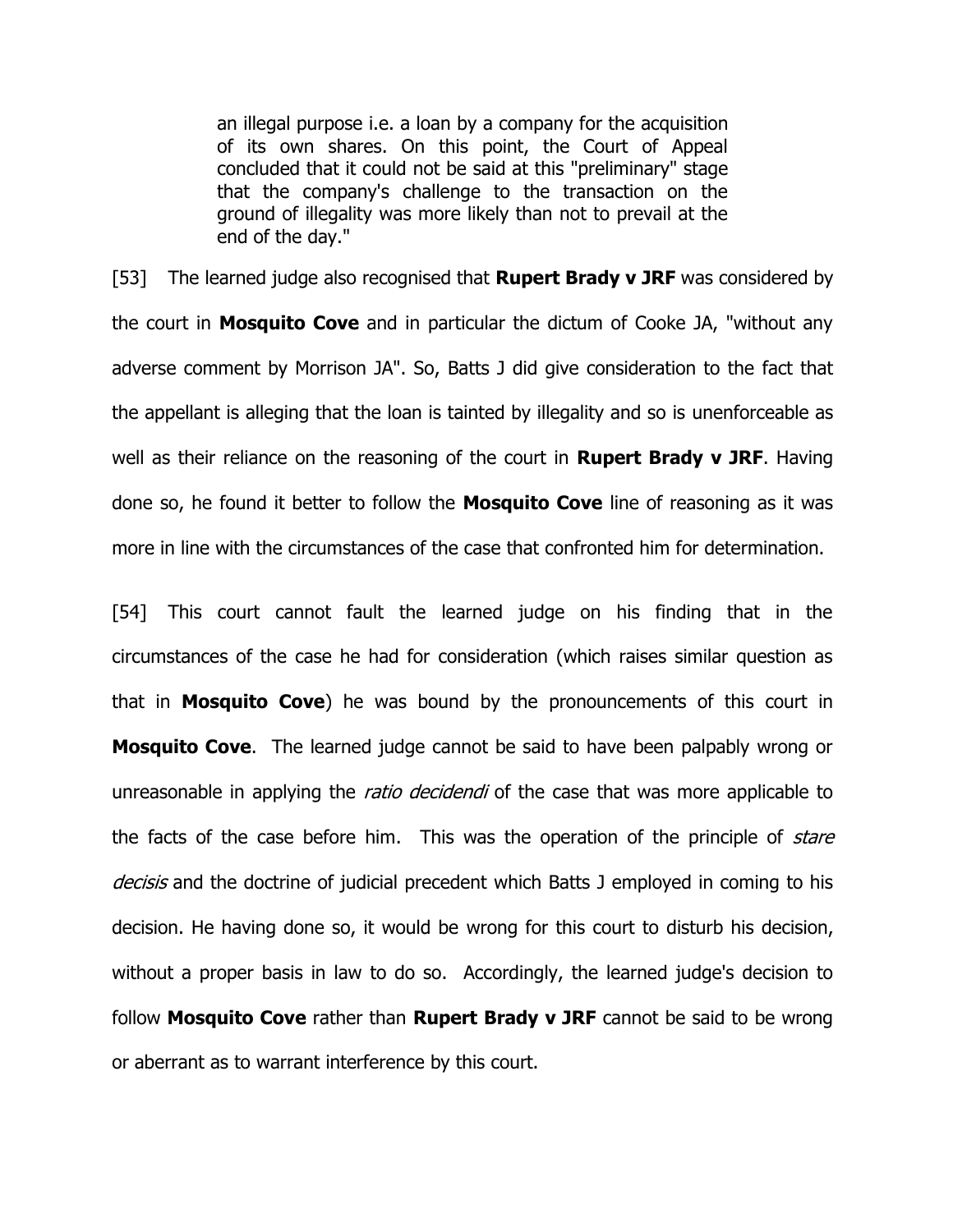[55] Mr Dabdoub had also submitted that the appeal ought to be allowed on the basis that the judge demonstrated a misunderstanding of the law, by considering things at the interlocutory hearing that he ought not to have considered. Principles enunciated in **Royden Riettie v NCB** and the cases cited therein, were prayed in aid by counsel, in seeking to convince this court that interference with the decision of Batts J would be justified.

[56] One of counsel's arguments in advancing this contention was that Batts J's reasoning at paragraph [26] of his judgment failed to appreciate that the mortgage, which was given as security for the repayment of an illegal loan, was also tainted with illegality, and as such, the validity of the mortgage instrument was in issue and being challenged. Another argument advanced by both Mr Dabdoub and Mrs Dabdoub-Harris (in her oral arguments) was that the learned judge erred in taking principles of restitution into account, particularly, as restitution was not pleaded and as such was not in issue before him.

[57] This contention of Mr Dabdoub and Mrs Dabdoub-Harris could not be accepted as a proper basis on which to assail the decision of the learned judge. It is considered useful to direct attention to the salient aspects of the reasoning of the learned judge that have evoked the complaint from the appellant that he failed to take relevant matters into account and also took irrelevant matters into account.

[58] At paragraphs [26] and [27], Batts J reasoned: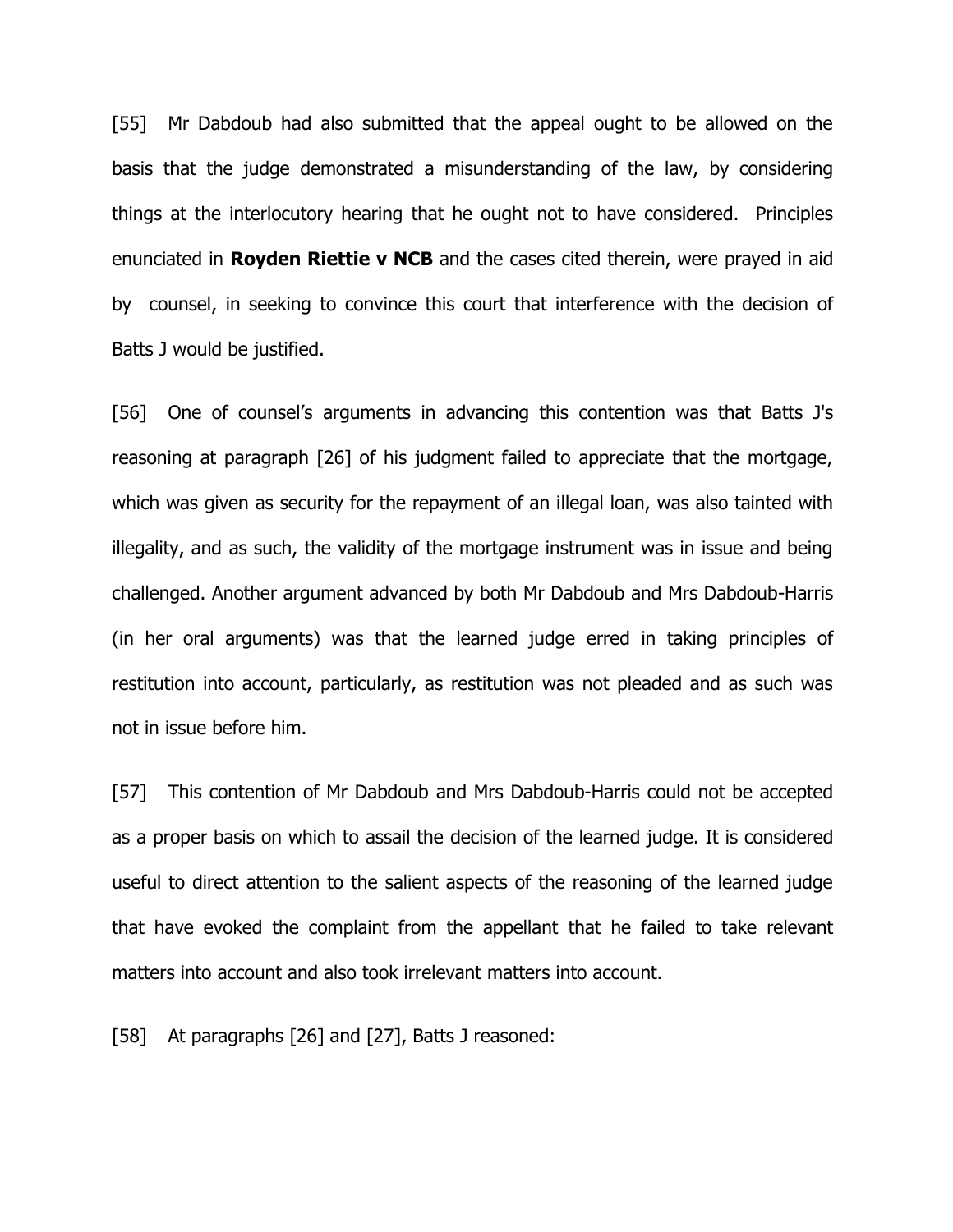- "[26] How then does one apply those principles to this case? The Claimant's case is that the mortgage is an illegal contract and therefore void and unenforceable. The Claimant however admits receiving the loan. He knew, when signing the mortgage, that he was pledging his property for that loan. The loan, if he is correct, may be unenforceable in a court for reasons of public policy, however does that necessarily mean the mortgage supporting the loan is void? In Jamaica the exercise of a power of sale does not require a judicial act or intervention. Mortgage companies routinely sell under that statutory power and there is no need to obtain judicial sanction. This case may not therefore fall within a recognised exception to **Marbella**.
- [27] There is a further reason for such a conclusion. The consequence of an illegal contract is not necessarily that the contract is unenforceable and hence someone becomes unjustly enriched. Indeed the court quite often orders restitution. The Claimant even if not liable for the loan may be liable for money had and received or some such remedy. The Claimant for example may be said to have induced the Defendant to part with his money on a promise to pledge the land. Is it that a court of equity will allow him to resile from the promise? If it does then the court will be allowing the Claimant to use a statue [sic] [the Bank of Jamaica Act] as an instrument of fraud. He will be allowed to have taken the Defendant's money on a pledge which he is then allowed to break. In this arena of competing equities the preferable approach at this interlocutory stage may be for the Claimant to be required to pay the amount into court, as a precondition to injunctive relief. He has after all enjoyed the full benefit of the loan."

[59] The learned judge's reasoning on restitution and that the contract may not necessarily be found to be illegal, even if the respondent acted in contravention of the Act, must be viewed against the backdrop of the arguments and the case which were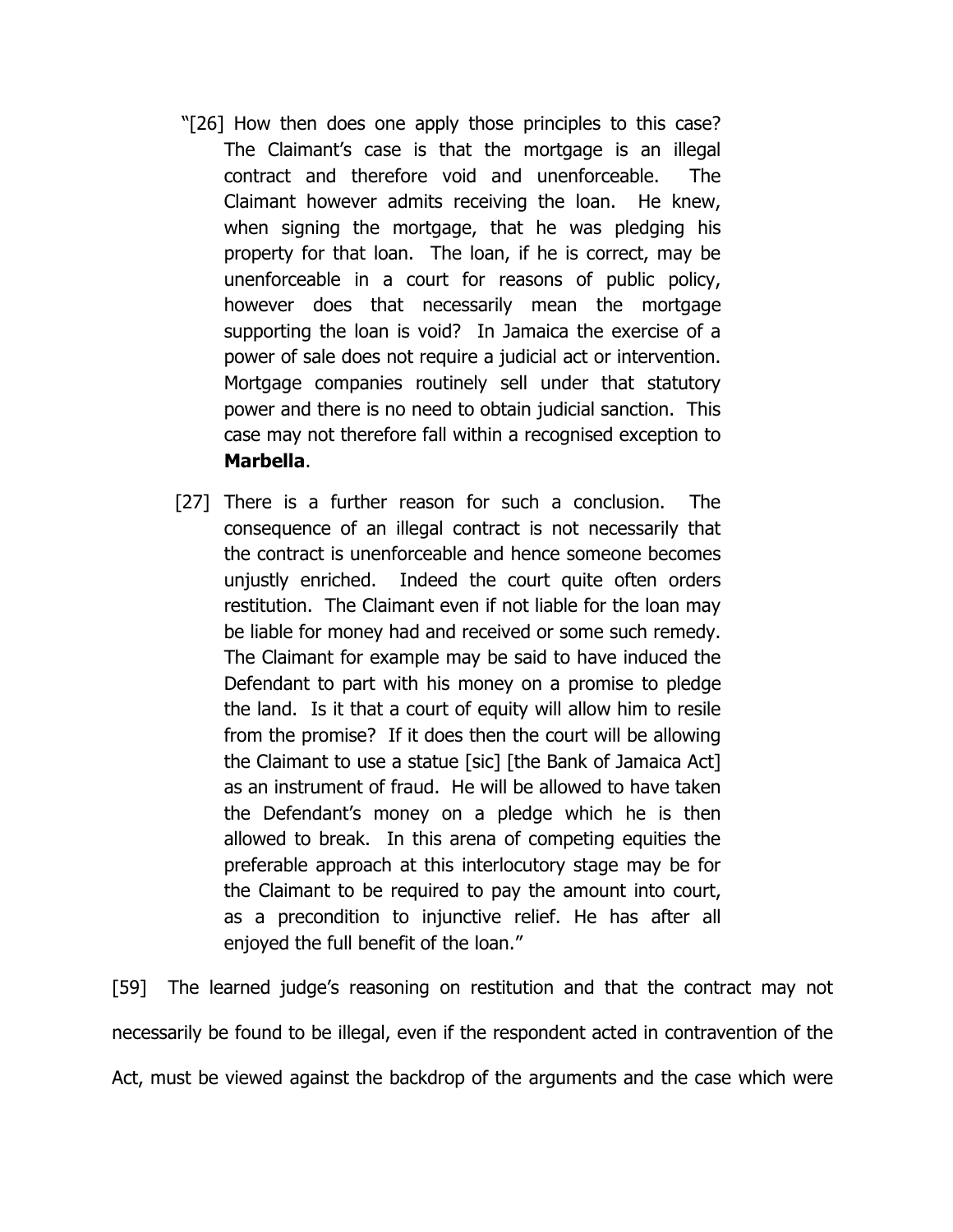advanced by the respondent before him. Before Batts J, counsel for the respondent (the same counsel before this court) relied on the cases of **Hughes and others v Asset Managers plc** [1995] 3 ALL ER 669 and **Patel v Mirza** [2016] UKSC 42 (to which the learned judge had referred the parties) to make the point that there is no absolute rule in law that a transaction which involves conduct prohibited by statute renders the underlying contract illegal, void and/or unenforceable.

[60] In **Hughes v Asset Managers plc**, the English Court of Appeal considered a statute which prohibited a person from carrying or purporting to carry on the business of dealing in securities without a licence. The court opined that it did not necessarily follow that the transaction entered into was illegal merely because the dealer was prohibited by statute from engaging in the transaction. The ultimate resolution of the issue will turn on the construction of the particular statute, the court held.

[61] In **Patel v Mirza**, the issue related to a claim for the return of money paid by the claimant to the defendant, pursuant to a contract to carry out an illegal activity, which was not carried out due to circumstances beyond the parties' control. The Supreme Court of England reaffirmed the position that a civil court will not enforce an illegal contract, but the majority of the court adopted a more modern approach and held that the claimant was not precluded from recovering the moneys that he paid to the defendant. The majority ordered restitution despite the tainted contract.

[62] Lord Toulson, speaking for the majority, noted: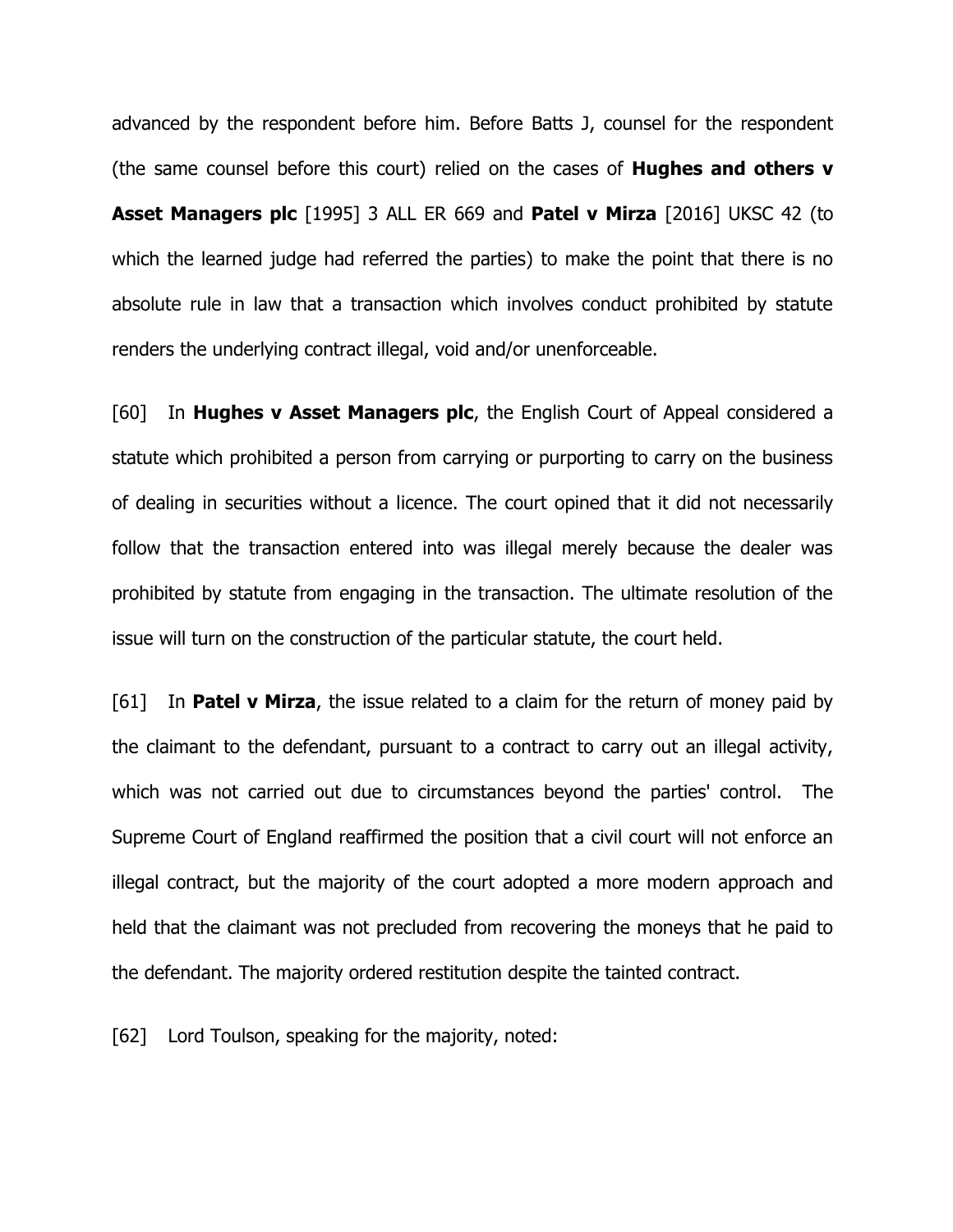"The question whether a statute has the implied effect of nullifying any contract which infringes it requires a purposive construction of the statute, as illustrated by the decision of the Court of Appeal in **Hughes v Asset Managers plc** ... which the Commission commended."

[63] Batts J, having considered the circumstances of the instant case, the submissions of both parties and the dicta from the authorities concerning the issue of illegality based on alleged contravention of a statute, noted:

> "[32] I make no decision on this point of construction of the statute and its implications for the illegality and/or enforceability of the transaction. Mr Dabdoub has urged strongly that the section and consequently the intent of Parliament is clear. It suffices at this stage for me to indicate that the matter is not free of difficulty. However, on the recent authorities, and in particular the authority of Hughes case, it does seem that the [respondent's] prospect of ultimate success is fair. In the context of this matter therefore I decided not, in all the circumstances, to depart from the Marbella principle."

[64] **Hughes v Asset Managers plc** and **Patel v Mirza** have made it abundantly

clear that the question whether a statute has the effect of nullifying any contract which

infringes it requires a purposive construction of the statute. Mr Foster, with the aid of

Mr Cowan in their written submissions, also submitted that the challenge to the validity

of a mortgage based on a silent statutory prohibition does not make the underlying

contract between the parties void and unenforceable.

[65] **Patel v Mirza** also demonstrates that a mere finding of illegality does not necessarily lay the matter of recoverability under the contract finally and conclusively to rest. This decision stands as strong persuasive authority which could influence a trial judge to make an order for restitution for unjust enrichment or to adopt the reasoning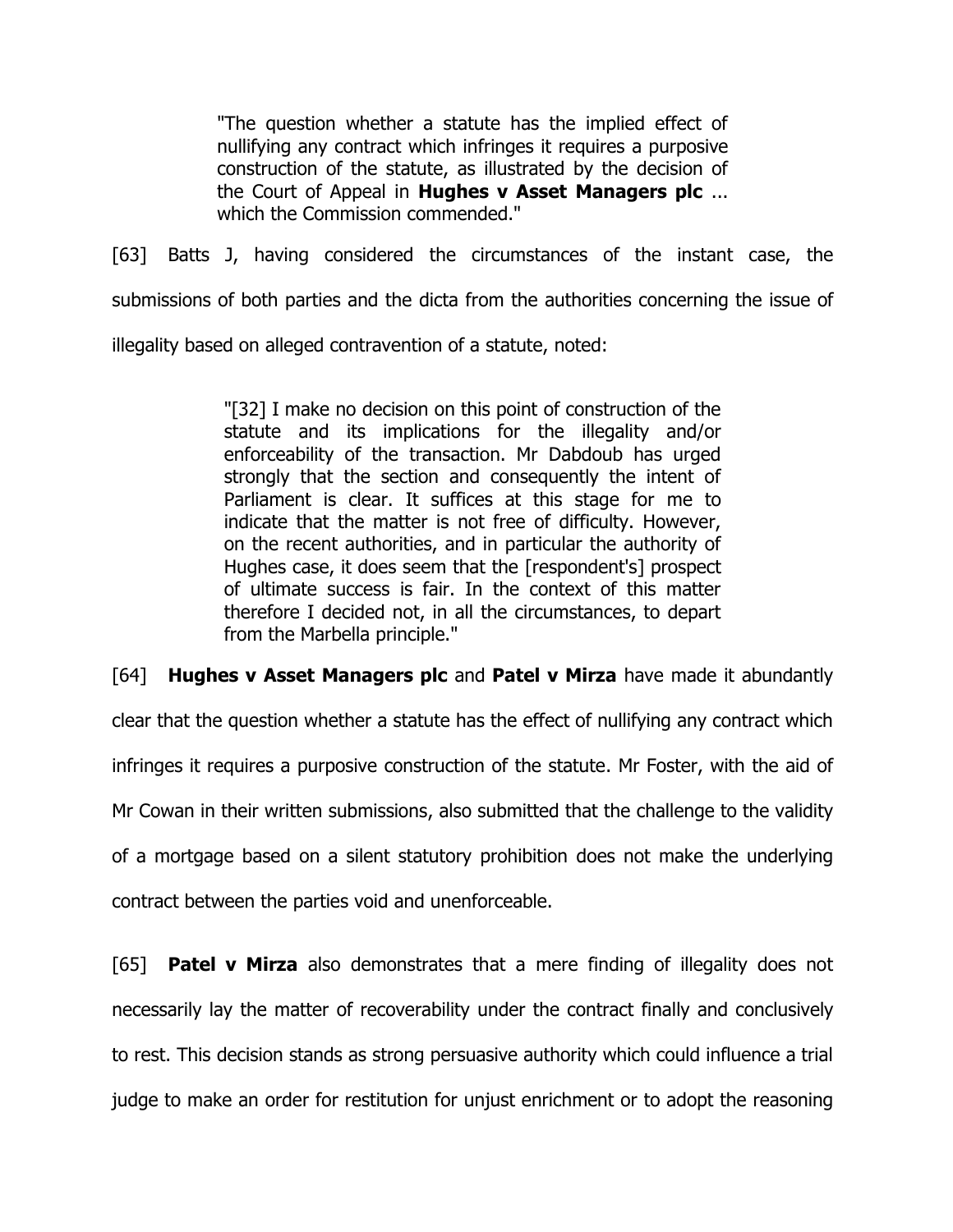of the minority and make no such award. These are all matters to be resolved at a trial and will depend on the construction of the statute and the views of the trial judge. So, as Batts J duly noted, the issue concerning illegality was not free from difficulty.

[66] The unsettled area of the law, and the difficulty it consequently poses for summary resolution of such an issue at an interlocutory stage, is made even clearer by the principle relied on by the respondent from the Australian case of **Yango Pastoral Company Pty and others v First Chicago Australia Limited and others**. The principle is that where the validity of the mortgage is questioned on the basis of a "silent statutory prohibition", the presumption is that the formation of the contract remains valid, unless a contrary conclusion can clearly be reached by necessary implication without controversy. This had informed counsel for the respondent to argue that a challenge to the validity of the mortgage based on a "silent statutory prohibition" ought not to deprive the mortgagee or "apparent mortgagee" of his substantive protection under the general rule.

[67] In terms of the remedy of restitution discussed by the learned judge, Mr Foster, in his response, compared the learned judge's approach in making his decision with that of the Privy Council in **National Commercial Bank (Jamaica) Ltd ("NCB") v Hew and Others** [2003] UKPC 51, a case on which the respondent relied. Queen's Counsel argued that the learned judge's reasoning at paragraph [27] was proper. He submitted that that the "broad restitutionary principles" gleaned from **NCB v Hew** are applicable to the instant case and, accordingly, the learned trial judge was entitled to consider them in his application of the **Marbella** principle.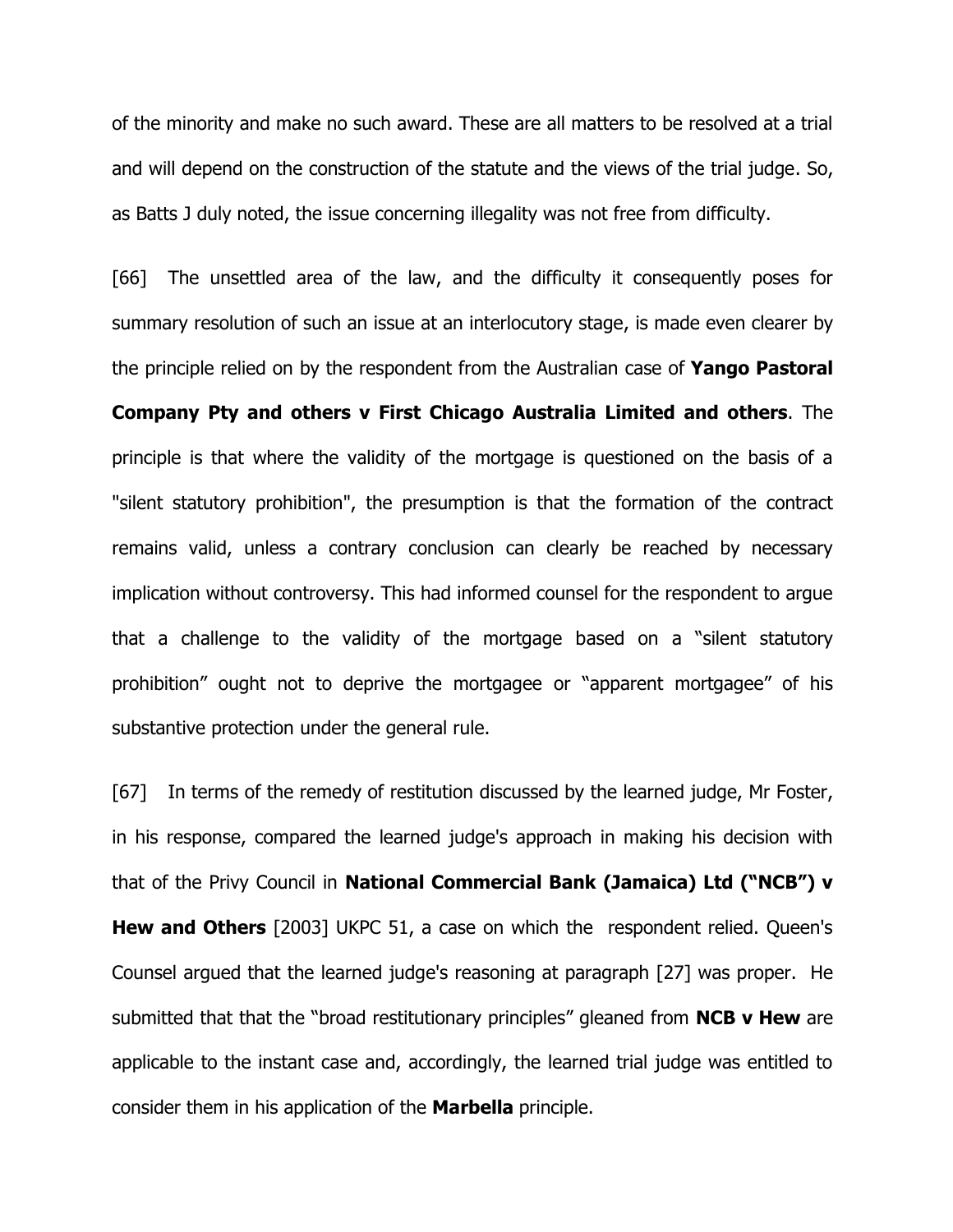[68] In **NCB v Hew**, Lord Millett, who delivered the advice on behalf of the Board, made the important point at paragraph [43] that where a transaction is obtained by undue influence, it must be set aside *ab initio* and that this requires a mutual accounting with mutual restitution by both parties. Even more relevant for present purposes, his Lordship made it abundantly clear that where the transaction is a loan, as distinct from a guarantee, "it would not be just simply to set aside the loan; this would leave the borrower unjustly enriched". The proper course, he opined, is to "set aside the contract of the loan and require the borrower to account for the moneys received with interest at a rate fixed by the court".

[69] It follows then that a finding of illegality of the transaction in this case may not end the issue of recoverability of the sum owed by the appellant. It owes the outstanding mortgage sum to the respondent under the contract and this is what the learned judge recognised in paragraph [27] of his judgment, when he gave consideration to restitutionary principles. The learned judge was exercising an equitable jurisdiction. It was open to him, in the administration of the concurrent jurisdiction of law and equity pursuant to section 48 of the Judicature (Supreme Court) Act, to take account of all matters properly placed before him which could assist him in determining what was just and convenient in all the circumstances of the case. For this reason, the fact that the respondent, up to then, had not pleaded unjust enrichment and claimed restitution was not a bar to him giving consideration to restitutionary principles. The respondent was at a stage in the proceedings when it was still open to it to amend its statement of case.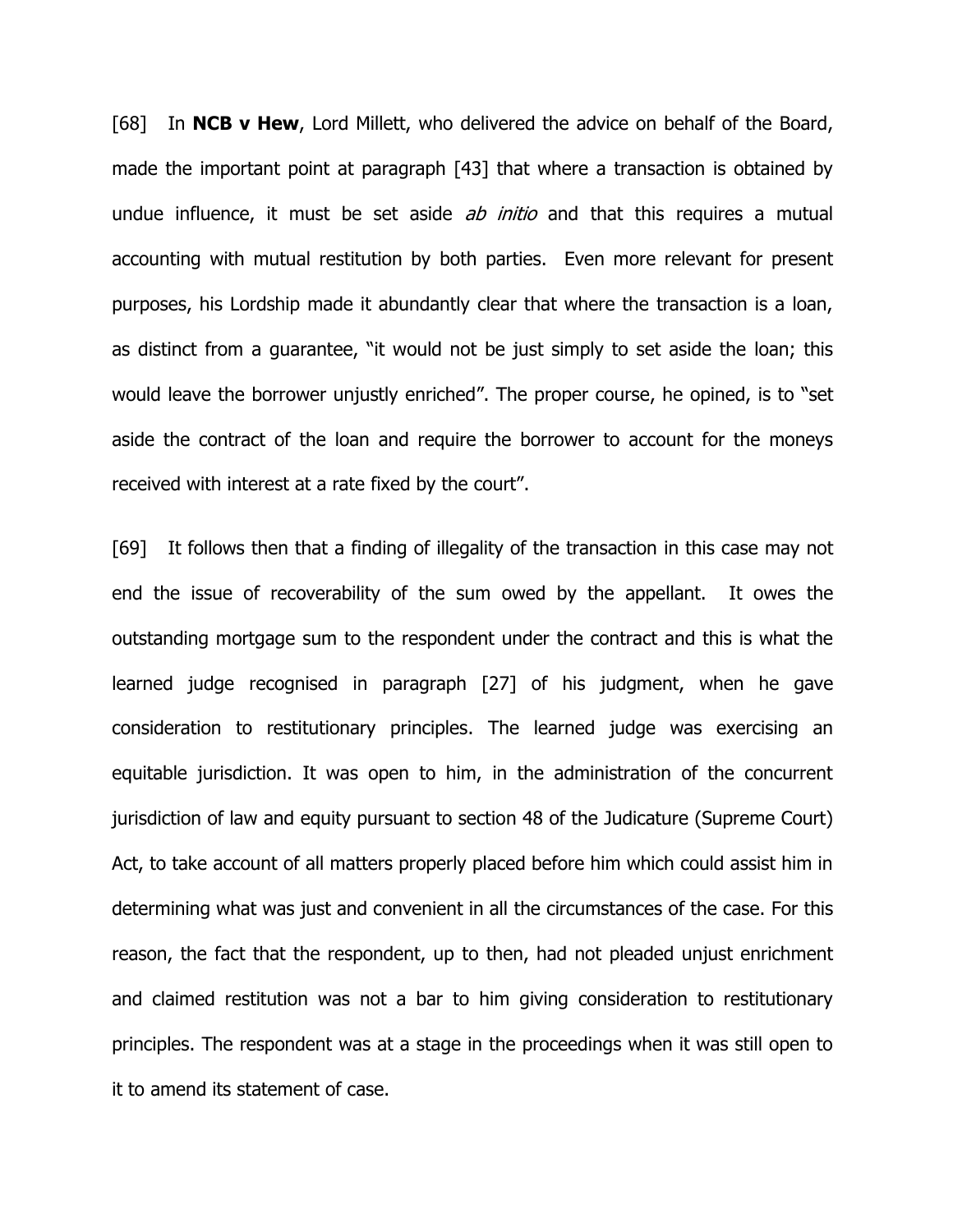[70] Furthermore, even if there was no **Marbella** principle, it would have been open to the learned judge to grant the injunction on terms that the money, said to be owed, is paid into court or on such other terms as he thought fit. He was empowered to do so by law.

[71] It was for all the foregoing reasons that I could discern no merit in the appellant's contention that the learned judge failed to recognise that the loan was tainted by illegality and that, as a result, there was no need for the issue of illegality to be investigated at a trial. Grounds (A), (C) and (D) failed.

## **Issue (2)**

# **Whether the learned judge misdirected himself by giving consideration to and making a determination on matters which ought properly to be determined by a trial judge (ground (B))**

[72] Counsel for the appellant, Mrs Dabdoub-Harris, in arguing ground (B) further submitted that the appeal ought to be allowed on the basis that Batts J demonstrated a misunderstanding of the law by considering things at the interlocutory hearing that he ought not to have considered and which should have been left for the judge at trial. Within this context, counsel argued that restitution, being an equitable remedy, was a matter solely to be dealt with by the trial judge, after hearing all the evidence and, furthermore, it was not pleaded and so by taking the issue of restitution into consideration, Batts J fell into error and exercised his discretion wrongly. This, however, has already been discussed within the context of a consideration of the other grounds at paragraphs [67] - [70] above and rejected as being devoid of merit.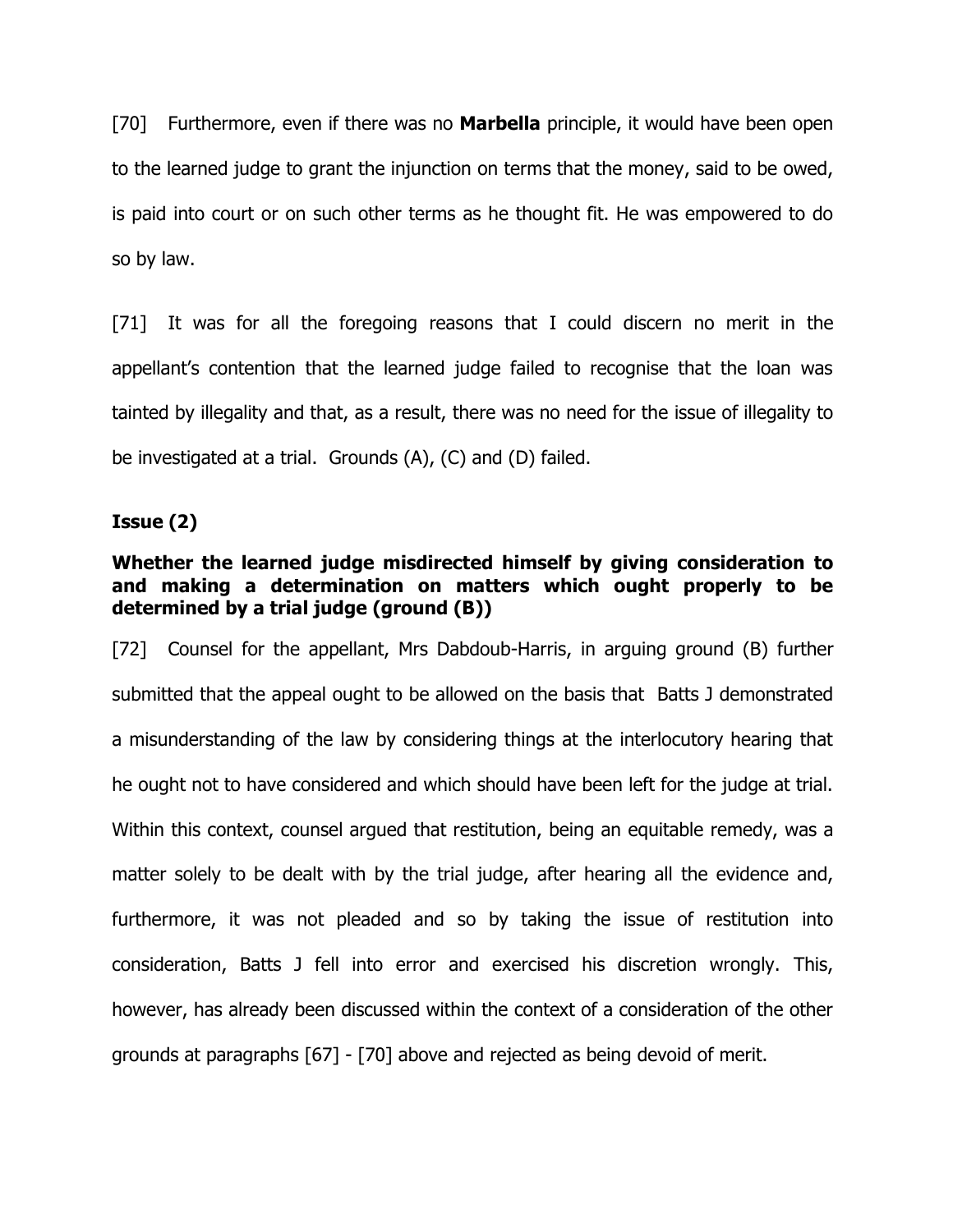[73] I will simply say that a close examination of the reasoning of Batts J has led to the conclusion that the appellant's complaint that he made findings on matters that ought properly to be made by the judge at trial is not justified. The learned judge had to determine whether there were arguable issues raising serious questions of fact and/or law, coming from both sides in determining whether or not he should grant the injunction and abide by the general rule established by **Marbella**. At paragraph [10] of the judgment, he clearly stated:

> "The area of factual dispute for determination at trial is whether the claimant was in the business of lending foreign currency".

[74] He then continued at paragraph [11]:

"I am not required to resolve, at this interlocutory stage, that or any factual dispute. Nothing I say is to be taken to imply a point of view one way or the other".

[75] It is clearly seen that the learned judge expressly stated and unequivocally demonstrated that he was not looking at the case as the trial judge, in so far as the resolution of the facts in dispute was concerned.

[76] On the disputed question of law of whether the alleged illegality of the mortgage was sufficient to justify a departure from **Marbella**, he indicated that that issue involved a construction of the Act and was not free of difficulty. He refrained from expressing any view on whether the transaction is illegal or not by virtue of the Act.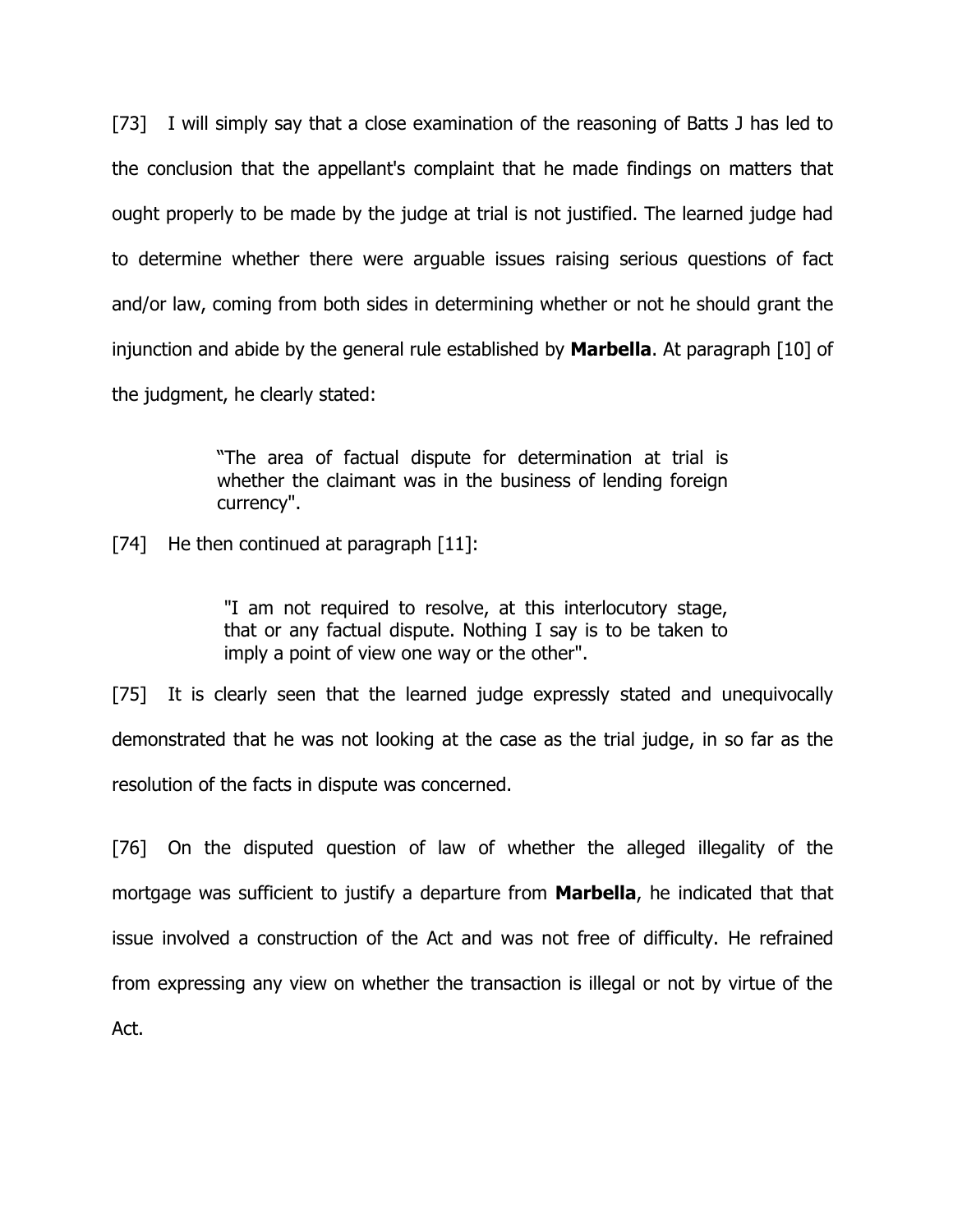[77] In applying **Marbella**, Batts J evidently arrived at his decision, partly by two routes as detailed in paragraphs [26] and [27] of the judgment. The first route he took was based on his view that even though the appellant is contending that the mortgage is an illegal contract and is void and unenforceable in a court for reasons of public policy, the exercise of the power in Jamaica does not require judicial intervention or act and so "the mortgage company" can sell without obtaining judicial sanction. For that reason, he said, the case "may not fall within a recognised exception to Marbella".

[78] Admittedly, the reasoning of the learned judge in paragraph [26] is not easy to comprehend within the context of the court making a determination as to whether or not **Marbella** should apply. The fact that the mortgagee's power of sale may be exercised without judicial act or intervention, cannot be seen as a relevant consideration on an application by a mortgagor to the court for an injunction to restrain the mortgagee from exercising it. It is in the context of court proceedings that the application of the **Marbella** principle would arise. The fact that the exercise of the power of sale in Jamaica does not require judicial intervention has no bearing on the question with which the learned judge was concerned of whether the **Marbella** principle should be applied or not, he having already considered it proper to grant an injunction to restrain the respondent from exercising the power of sale.

[79] It follows then, that the appellant's complaint that he may have taken into account irrelevant consideration is a justifiable one only in relation to this aspect of his dictum in paragraph [26]. This consideration relating to the right of the mortgagee to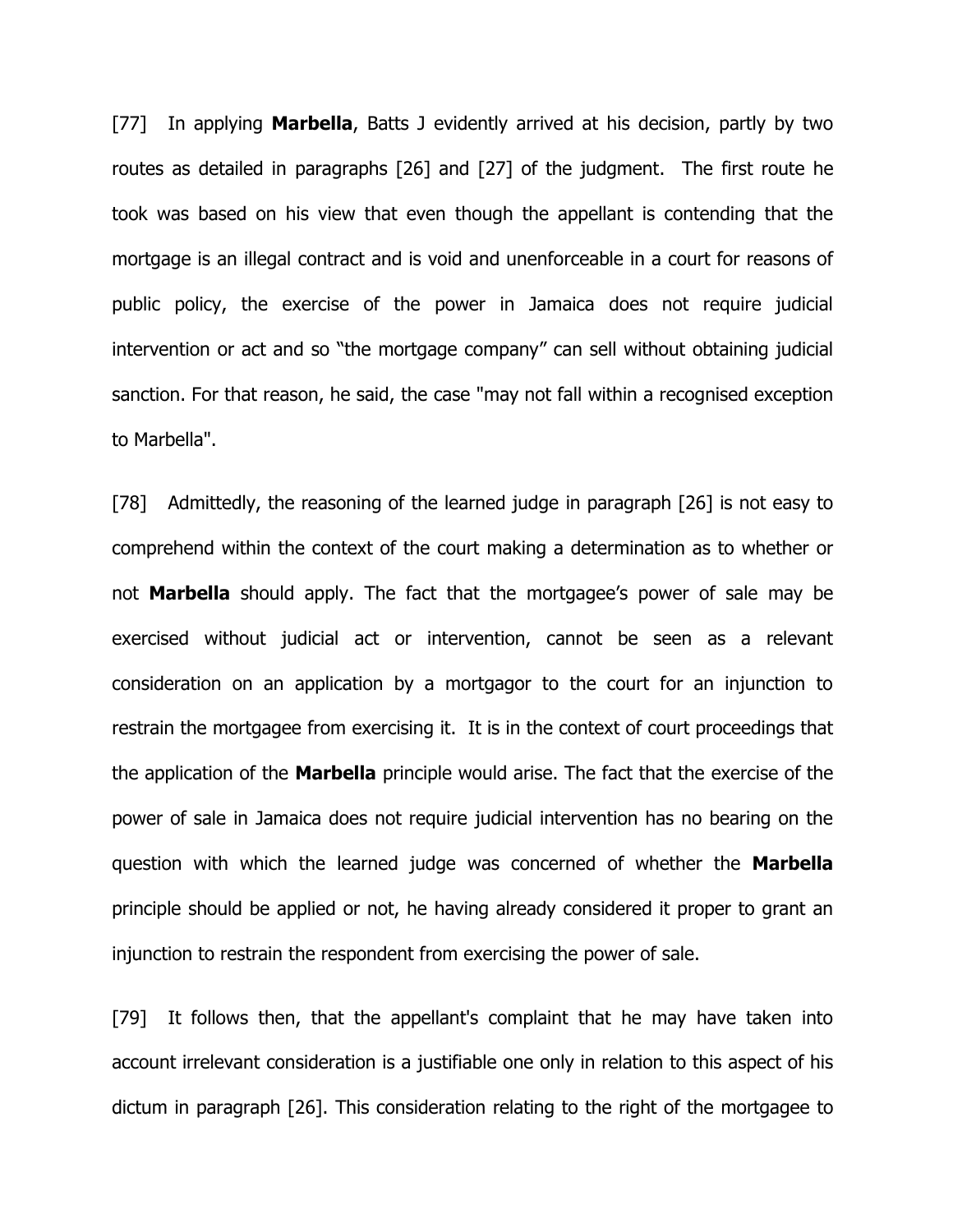exercise the power of sale without judicial intervention, even though irrelevant to the question he had to determine, is not fatal because he considered other matters which cannot be said to be irrelevant or wrong in law and in principle.

[80] The second route was his consideration and application of the principles in **Mirza v Patel, Hughes v Asset Managers plc** and **NCB v Hew** that led him to conclude that the consequence of an illegal contract is not necessarily that the contract is unenforceable and hence someone becomes unjustly enriched. As he, put it "...the court quite often orders restitution" and so, "the [appellant] even if not liable for the loan may be liable for money had and received or some such other remedy".

[81] He made no definitive finding of fact or law, one way or the other, on any issue arising for determination on the claim to be tried. He only posited that it was not a case where the defence had no real prospect of success in arguing that the mortgage is valid and that at the end of the day, the court may order restitution, which would mean payment of the mortgage sum by the appellant.

[82] The learned judge's consideration of the principles of law treating with the question of illegality, arising from contravention of a statutory instrument, did not place him in the position of a trial judge and he clearly did not consider the matter as a trial judge. He took into account matters that he considered were relevant to the exercise of his discretion at the interlocutory stage of the proceedings, in all the circumstances. In taking guidance from the cases on which he relied in coming to his decision, he took nothing into account, as a matter of fact or law, that is so irrelevant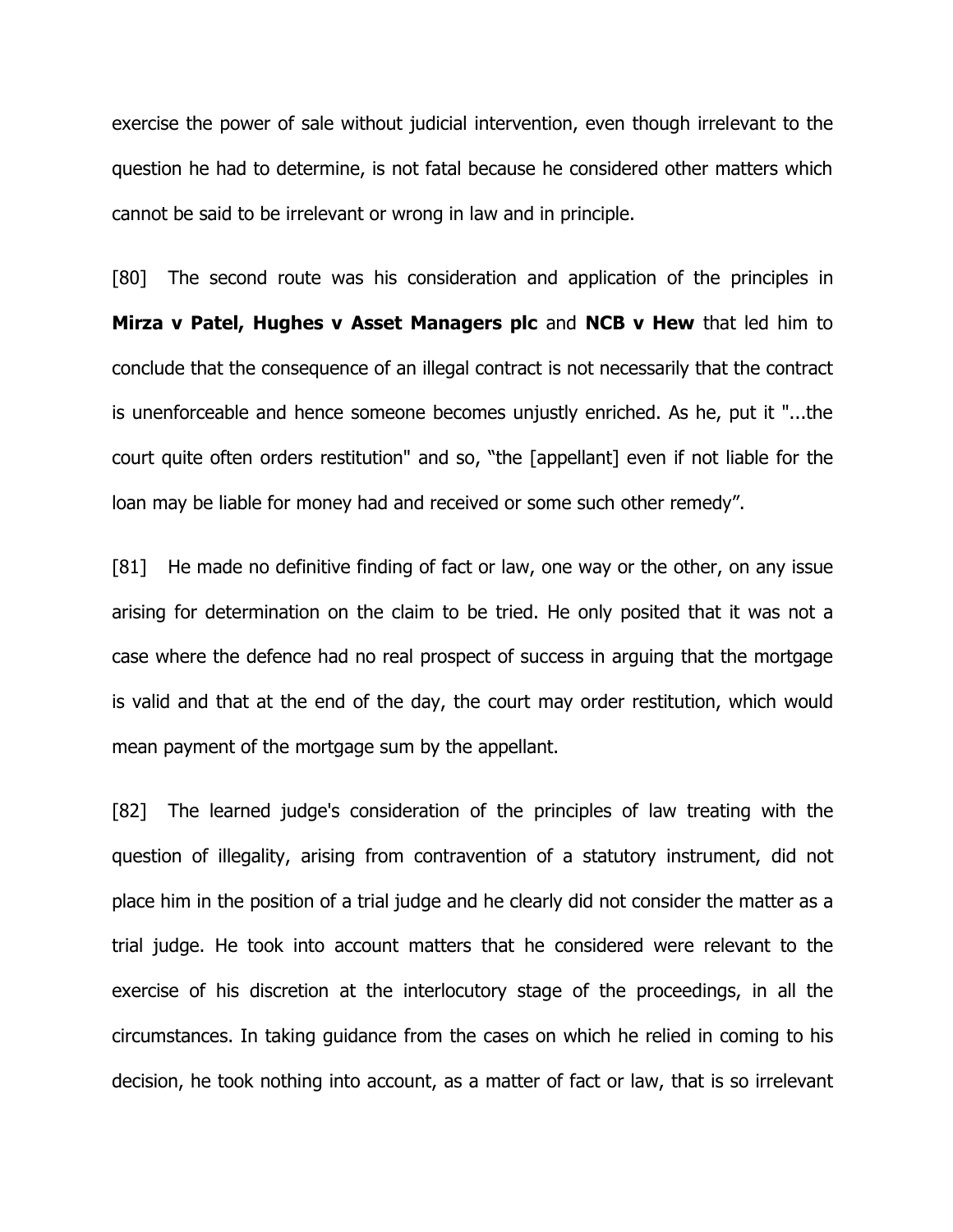or so outlandish that would have the effect of rendering his decision palpably wrong, unreasonable or aberrant.

[83] The issue as to whether the interest rate was harsh and oppressive was, admittedly, not demonstrably examined by the learned judge. So, there can be no complaint that he assumed the position of a trial judge on this issue. The question is whether his failure to take it into account in arriving at his decision to apply **Marbella** was such as to justify the interference of this court. Having considered the question, I found that it was not weighty or material enough to warrant or justify this court's interference. I say this for the following reasons.

[84] This is not a case where the sum claimed to be due by the appellant is claimed to be excessive, on the face of the mortgage, which would have invoked the application of one of the recognised exceptions to **Marbella**. The issue is taken with the contractual interest rate, which is now being alleged to be exorbitant. This is a clear question of fact or, at minimum, a mixed one of fact and law, to be investigated at trial. It was not proper for that question to be resolved at the interlocutory stage by the learned judge. In any event, I formed the view that even if the learned judge had considered that aspect of the claim, it would have made no difference to his decision to apply the **Marbella** principle, he having considered, among other things, the restitutionary principles enunciated in the authorities he considered. Accordingly, his failure to demonstrate that he had taken that aspect of the appellant's claim into account, in coming to his decision to apply the **Marbella** principle, does not render his decision plainly wrong.